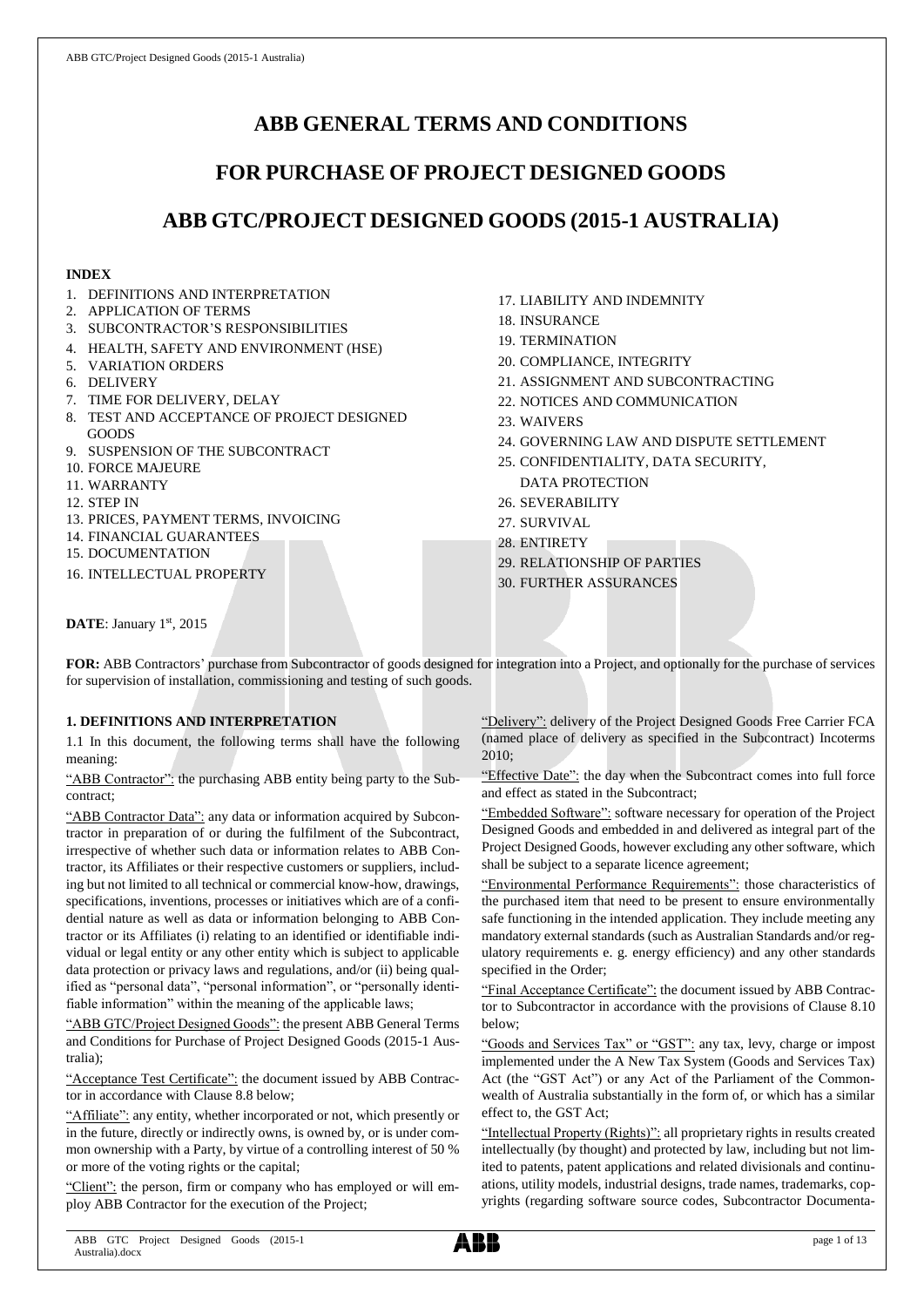tion, data, reports, tapes and other copyrightable material) and respective applications, renewals, extensions, restorations, or proprietary rights in results created intellectually (by thought) which are protected by confidentiality, including but not limited to know-how and trade secrets;

"Main Contract": the contract entered into between Client and ABB Contractor in respect of the Project;

"Open Source Software": publicly available and accessible software which can be used, modified and further developed by everybody, however always in compliance with the relevant publicly available underlying licence terms and conditions;

"Order": ABB Contractor's purchase order (PO) issued to Subcontractor requesting the supply of the Project Designed Goods as specified in the Order, which is subject to the ABB GTC/Project Designed Goods and the Special Terms and Conditions, as the case may be. An Order can be placed either (i) as an electronic Order, or (ii) as a written Order; in both cases the Order shall contain a reference to the ABB GTC/Project Designed Goods;

"Party": either ABB Contractor or Subcontractor, collectively referred to as "Parties";

"Project": the project to be executed by ABB Contractor under the Main Contract;

"Project Designed Goods": all material, components, machinery, equipment, supplies, Subcontractor Documentation and Services as per Clause 3.16, to be delivered as specified in the Subcontract;

"Provisional Acceptance Certificate": the certificate issued, as the case may be, by Client or ABB Contractor which evidences that the Project has met the performance criteria as specified in the Main Contract;

"Safety Performance Requirements": those characteristics of the purchased item that need to be present to ensure safe functioning in the intended application. They include meeting any of our mandatory standards or external standards (such as Australian Standards and/or regulatory requirements). They also include those detailed specifications applicable to manufactured items that are necessary to guarantee the continued safe operation of the process in which they are used;

"Schedule": the time timetable (or program) for performance of the Subcontract, including the for completion of the Delivery as specified in the Subcontract;

"Site": the location where the Project is to be completed;

"Subcontract": a written contract, comprising of:

- Subcontract Execution Document,
- Special Terms and Conditions,
- ABB GTC/Project Designed Goods,
- Annexes.

and/or the Order, which is accepted by Subcontractor (either expressly by written statement or impliedly by fulfilling the Subcontract in whole or in part);

"Subcontractor": the party of the Subcontract responsible for supplying the Project Designed Goods;

"Subcontractor Documentation": any HSE, operation, training and maintenance manuals, user guides, drawings, calculations, technical data, logic diagrams, progress reports, quality confirmation certificates, bills of lading, certificates of origin, export authorizations and licences, and any such other documents as required under the Subcontract and/or applicable laws;

"Subcontract Price": the price to be paid by ABB Contractor to Subcontractor as specified in the Subcontract;

"Variation Order": a change to the Subcontract such as to alter the Schedule, or to amend, to omit, to add to, or otherwise to change the Project Designed Goods or any parts thereof.

1.2 Unless otherwise specified in the present ABB GTC/Project Designed Goods or the Subcontract:

1.2.1 References to Clauses are to Clauses of the ABB GTC/Project Designed Goods;

1.2.2 Headings to Clauses are for convenience only and do not affect the interpretation of the ABB GTC/Project Designed Goods;

1.2.3 The use of the singular includes the plural and vice versa.

1.3 Capitalized terms used in the ABB GTC/Project Designed Goods and the Subcontract shall have the meaning and shall be interpreted in the way described under Clause 1.1 above or as otherwise expressly defined in the ABB GTC/Project Designed Goods, or the Subcontract.

#### **2. APPLICATION OF TERMS**

2.1 The Subcontract, including the ABB GTC/Project Designed Goods, shall be the exclusive terms and conditions upon which ABB Contractor is willing to deal with Subcontractor, and the terms of the Subcontract, including the ABB GTC/Project Designed Goods, shall govern the contractual relationship between ABB Contractor and Subcontractor.

2.2 No terms or conditions endorsed upon, delivered with or contained in Subcontractor's quotations, acknowledgements or acceptances, specifications or similar documents will form part of the Subcontract, and Subcontractor waives any right which it otherwise might have to rely on such other terms or conditions.

2.3 Any amendment to the Subcontract or deviations from the provisions of the Subcontract shall have no effect unless expressly agreed in writing by the Parties.

#### **3. SUBCONTRACTOR'S RESPONSIBILITIES**

3.1 Subcontractor shall supply the Project Designed Goods, including the Subcontractor Documentation:

3.1.1 in accordance with the applicable laws and regulations, including but not limited to statutes, ordinances, permits or approvals (collectively, the "Applicable Laws") of any federal, state, local or other authority or labour union applicable to the Project Designed Goods, and shall keep ABB Contractor indemnified against all penalties and liabilities of any kind for non-compliance with any such Applicable Laws. To the extent that such regulations are advisory rather than mandatory, the standard of compliance to be achieved by Subcontractor shall be in compliance with the generally accepted best practice of the relevant industry. The Schedule for the Delivery of the Project Designed Goods and the Subcontract Price shall be adjusted to take account of any increase or decrease in cost or delay resulting from a change in the Applicable Laws which materially affect Subcontractor in the performance of its obligations under the Subcontract, provided however that adjustments relevant to the Delivery of the Project Designed Goods are obtained by ABB Contractor from Client under the Main Contract;

3.1.2 in accordance with the quality standards stated under Clause 11.1 and further specified in the Subcontract;

3.1.3 free from defects and from any rights of third parties;

3.1.4 on the dates specified in the Schedule;

3.1.5 in the quantity specified in the Subcontract; and

3.1.6 by skilled, experienced and competent engineers, foremen and labour, hired in numbers necessary for the proper and timely Delivery of the Project Designed Goods.

3.2 Subcontractor shall not substitute or modify any of the Project Designed Goods or make any changes to the Project Designed Goods without ABB Contractor's prior written approval.

3.3 Subcontractor shall carry out and be responsible for the design and engineering of the Project Designed Goods. If during the approval procedure ABB Contractor/Client requires any modifications of the submitted design in the frame of the completeness and functionality of the Project Designed Goods, such modifications shall be deemed to be included in the Subcontract Price. Subcontractor shall prepare drawings, calculations, software programs, samples, patterns, models, operation and maintenance manuals, and other Subcontractor Documentation and

ABB GTC Project Designed Goods (2015-1 Australia).docx

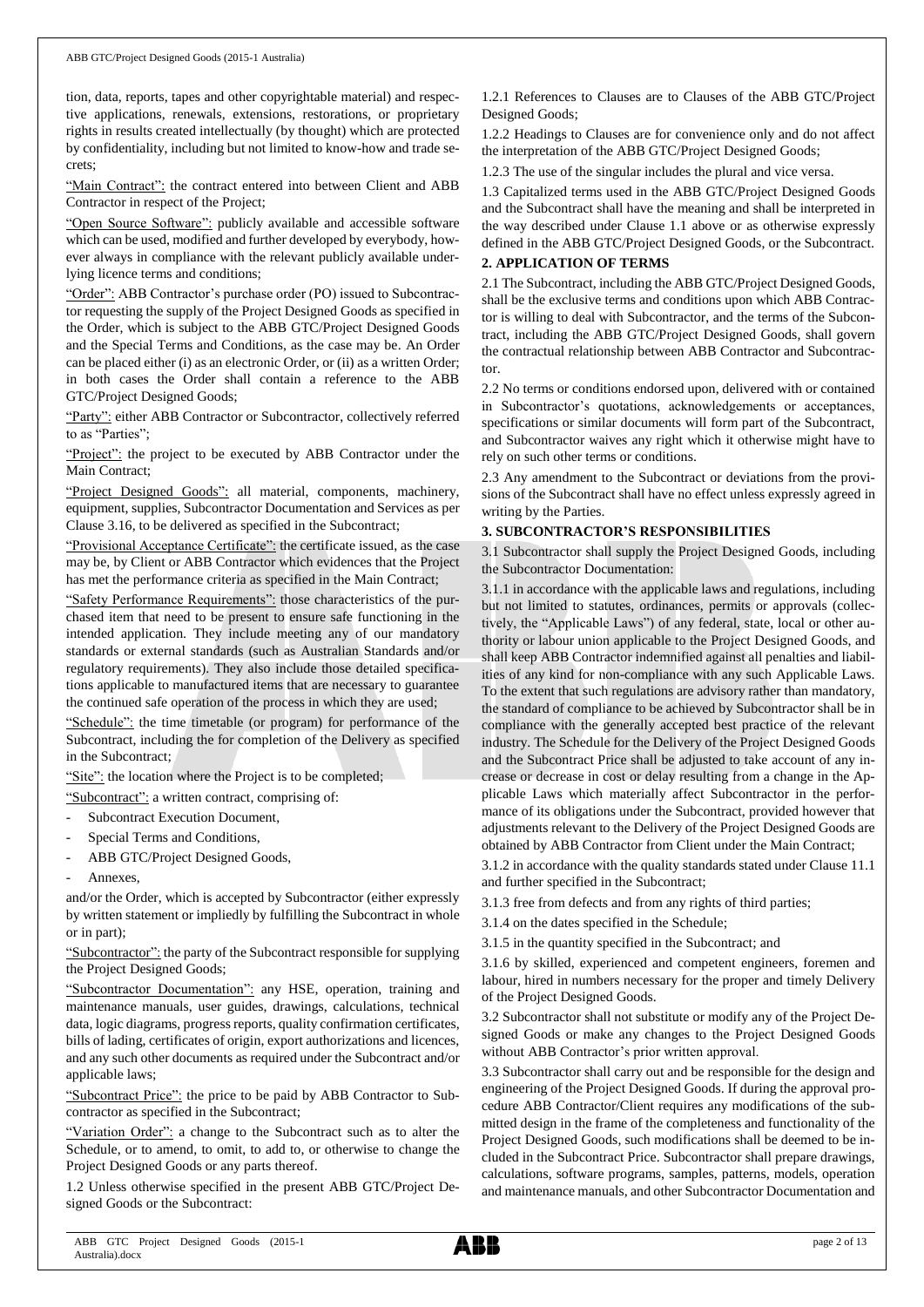information of a similar nature, in sufficient detail to satisfy all Applicable Laws and regulatory approvals and to provide ABB Contractor and Client and other persons concerned with sufficient information to operate, install, commission, repair, alter, maintain and otherwise use the completed Project Designed Goods.

3.4 Subcontractor must obtain prior approval from ABB Contractor of any transport company (including the vehicles such as trucks, aircrafts, vessels etc.) which Subcontractor intends to use for the transportation of the Project Designed Goods. Unless ABB Contractor denies approval within ten (10) calendar days of receipt of the list of transport companies including the vehicles intended to be used, such list shall be deemed approved by ABB Contractor. Vessels used for transportation shall be less than fifteen (15) years old.

3.5 Subcontractor shall satisfy itself as to all aspects of the Project insofar as they affect the Project Designed Goods or the execution of the Subcontract.

3.6 Subcontractor's failure to obtain all information required shall not relieve Subcontractor neither from the responsibility of estimating properly the cost of delivering the Project Designed Goods, nor from the responsibility for additional costs arising out of or in connection with such omission, nor from the responsibility for the performance of the Subcontract.

3.7 Subcontractor shall be deemed to have examined and taken into consideration all relevant conditions, risks, contingencies, legal requirements, necessary schedules, drawings and plans and all other circumstances which may influence or affect the Project Designed Goods or its obligations under the Subcontract, and to have obtained on its own responsibility all additional information and details which Subcontractor requires for the execution and completion of the Subcontract. ABB Contractor shall not be responsible for any costs or losses due to failure of Subcontractor to obtain such information.

3.8 Subcontractor shall give all notices and obtain and pay for all permits, visas, licences and fulfil all other requirements necessary for the supply of the Project Designed Goods.

3.9 Subcontractorshall ensure that the Project Designed Goods are contained, packaged and/or marked in a manner that will preserve and protect the Project Designed Goods until risk transfers to ABB Contractor under the Subcontract. In addition, Subcontractor shall comply with any such packing and marking standards as required under the Special Terms and Conditions.

3.9.1 Damage to any Project Designed Goods, material or equipment resulting from improper packing shall be paid by Subcontractor.

3.9.2 Subcontractor shall furnish ABB Contractor with copies of all applicable "material safety data sheets" for Project Designed Goods no later than the shipment date stated in the Order

3.10 In the event that Subcontractor is required to have access to the Site, such access shall be subject to ABB Contractor's prior written approval. ABB Contractor shall grant Subcontractor access to the respective portions of the Site (as may be required in accordance with the Schedule) to enable Subcontractor to perform its obligations under the Subcontract.

3.11 Subcontractor shall pay and be responsible for the suitability and availability of access routes as well as for any special or temporary rights of way required by, for or in connection with performance of its obligations under the Subcontract. Subcontractor shall take precautions to keep all public or private roads or tracks clear of any spillage or droppings from its traffic. All such spillage or droppings which occur shall be cleared immediately at Subcontractor's risk and expense.

3.12 Subcontractor shall bear the risk of loss of or damages to the Project Designed Goods until Delivery and be responsible for any loss of or damages to the Project Designed Goods caused by Subcontractor after Delivery.

3.13 Subcontractor shall co-operate with ABB Contractor's request in scheduling and performing the Subcontract to avoid conflict or interference with work provided by other contractors and third parties at Site.

3.14 If Subcontractor's performance depends on proper provision of equipment or execution of works by ABB Contractor, Client or third parties, Subcontractor shall, prior to proceeding with the affected part of the Subcontract, promptly report in writing to ABB Contractor any apparent discrepancies or defects in equipment or execution of work or material. Otherwise such equipment or execution of works shall be deemed to be accepted by Subcontractor.

3.15 Subcontractor shall be responsible for any activities performed by its employees in relation to the Subcontract, and in particular the following shall apply:

3.15.1 Subcontractor assumes full and exclusive responsibility for any accident or occupational disease occurred to its employees in relation to the performance of the Subcontract.

3.15.2 It is expressly agreed that the Subcontract does not imply any employment relationship between ABB Contractor and Subcontractor, or between ABB Contractor and Subcontractor's employees assigned to the execution of the Subcontract. ABB Contractor shall remain free of any direct or indirect responsibility or liability for labour, social security or taxes with respect to Subcontractor and its employees assigned to the performance of the Subcontract.

3.15.3 Subcontractor shall hire in its own name all employees required to perform effectively the Subcontract, who shall under no circumstances act as ABB Contractor's employees.

3.15.4 Subcontractor shall be solely and exclusively responsible for any claims and/or lawsuits filed by its employees and – unless caused by ABB Contractor's gross negligence or wilful wrongful act – hold ABB Contractor entirely safe and harmless from such claims and/or lawsuits. Subcontractor undertakes to voluntarily appear in court, recognizing its status as sole and exclusive employer, and to provide ABB Contractor with any and all requested documentation necessary to ensure proper legal defence of ABB Contractor in court.

3.15.5 ABB Contractor is authorized to make any payments due to Subcontractor's employees performing the Subcontract, in order to avoid lawsuits. Such payments may be made through withholding Subcontractor's credits, through offsetting or in any other way. Subcontractor shall provide any support requested by ABB Contractor with regard to such payments and indemnify ABB Contractor for any payments made.

3.16 In the event ABB Contractor orders services for the Project Designed Goods to be performed by Subcontractor or any of its sub-suppliers, the following provisions shall apply:

3.16.1 "Services": means all services to be executed by Subcontractor or any of its sub-suppliers and all other undertakings, obligations and responsibilities of Subcontractor specified in the Subcontract. Without limiting the generality of the foregoing, Services shall include the supervision of the proper installation, commissioning and testing of the Project Designed Goods. Subcontractor shall co-ordinate the performance of the Services with ABB Contractor's Site management, taking into account the conditions prevailing on the Site. Subcontractor shall supply all equipment relevant to the Services to be provided and special tools of whatever kind, commissioning spares and consumables required for these Services. For the avoidance of doubt, special tools shall include all items required to work on the instrumentation and the control equipment and to install, set-up and configure the controls and transmitters provided with the Project Designed Goods. All spare parts, special tools and consumables shall become the property of ABB Contractor.

3.16.2 Personnel to execute Services: Subcontractor shall in a timely manner obtain and pay for all permits, licenses, visas and approvals necessary to allow its personnel to execute the Services in accordance with the Schedule. Personnel shall comply with particular country specific travel safety instructions and/or restrictions as provided by ABB

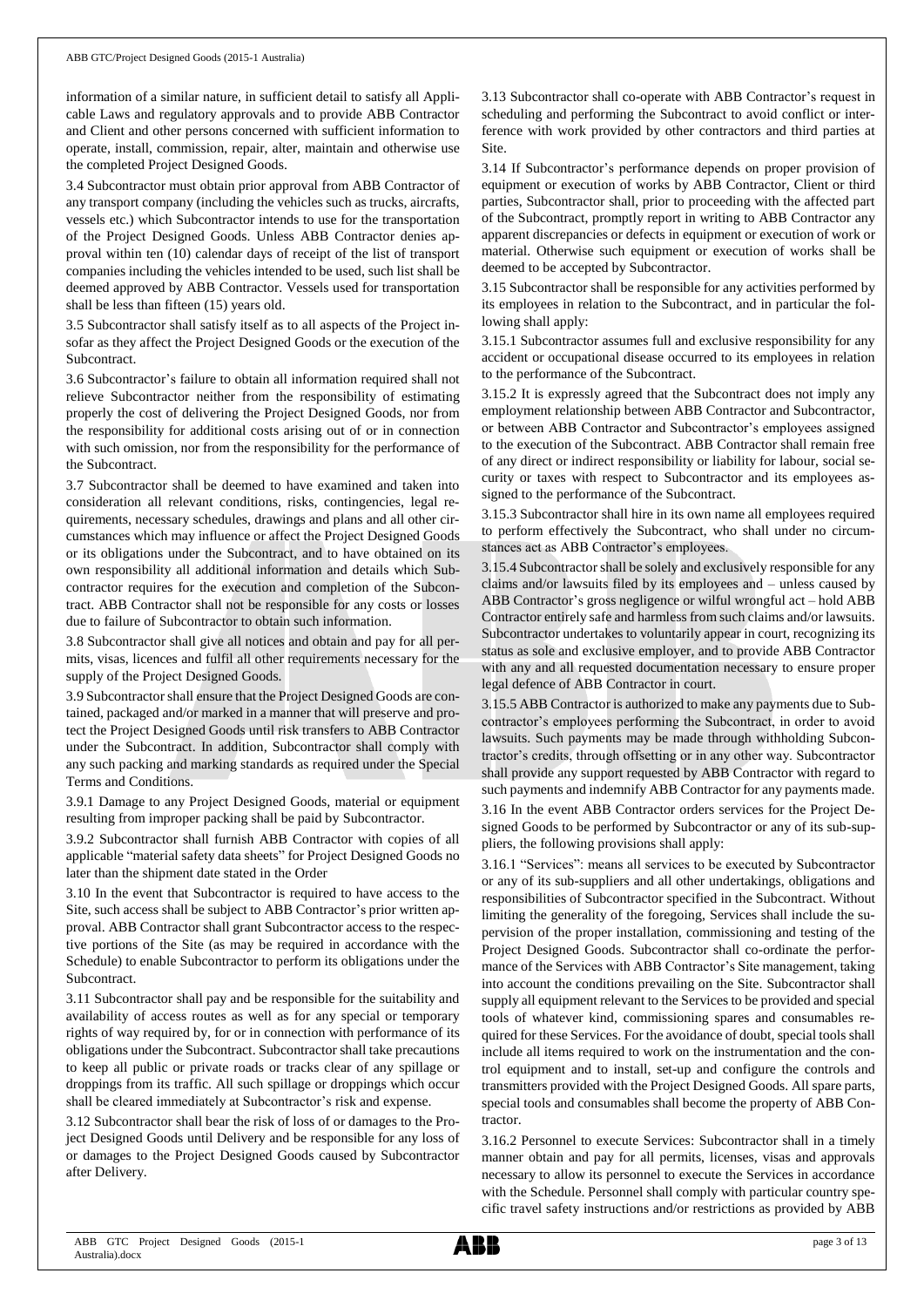Contractor. Subcontractor shall employ and provide sufficient number of competent and experienced personnel for the execution of the Services. Upon ABB Contractor's request Subcontractor shall remove forthwith from the Site any person who, in the opinion of ABB Contractor, misconducts or is incompetent or negligent. Any person so removed shall be replaced within fifteen (15) calendar days by a competent substitute. All costs relating to such removal shall be borne by Subcontractor. Subcontractor shall employ only persons free from contagious diseases. Subcontractor shall, if requested by ABB Contractor, perform medical examination of its employees and provide ABB Contractor with the results of such examination, unless such provision would violate applicable laws.

3.16.3 Site conditions: Subcontractor shall satisfy itself as to the specifics of the Site, and all aspects thereof insofar as they affect the execution of the Services. Subcontractor shall also satisfy itself as to the means of access to the Site, the accommodation which may be required, the extent and nature of work and materials necessary for execution and completion of the Services, and whether Subcontractor has reasonably considered all such aspects in the Subcontract Price.

3.16.4 Co-operation with others: ABB Contractor may request Subcontractor to nominate and use a local sub-supplier to provide Services in the country of Site and to enter into the respective supply agreement with such sub-supplier. If Subcontractor nominates a sub-supplier for this purpose, Subcontractor warrants and undertakes to ABB Contractor that Subcontractor will coordinate its respective duties and obligations with the duties and obligations of that sub-supplier. Subcontractor will also ensure that Subcontractor and its sub-supplier jointly provide the supervision of the installation, commissioning of the Project Designed Goods and perform all work incidental thereto and/or otherwise necessary to ensure that the Project Designed Goods are completed and operational in accordance with the Subcontract.

3.17 Where it is necessary for Subcontractor to enter ABB Contractor's premises, Subcontractor will need to complete the necessary occupational health and safety and security on site inductions before commencing work.

3.18 Subcontractor must, in delivering the Project Designed Goods to ABB Contractor's premises and performing the Services:

(a) use its best efforts not to interfere with any of ABB Contractor's activities, or the activities of any other person, on ABB Contractor's premises;

(b) be aware of, comply with, and ensure that Subcontractor's personnel comply with:

(i) all applicable laws regulations and industrial awards and agreements, including all applicable safety, health and environment laws and regulations; and

(ii) all safety, health and environment guidelines, rules and procedures applicable to ABB Contractor's premises or specified in the Subcontract; and

(iii) all directions and orders given by ABB Contractor's representatives; and

(c) ensure that ABB Contractor's premises are left secure, clean, orderly and fit for immediate use.

## **4. HEALTH, SAFETY AND ENVIRONMENT (HSE)**

4.1 Subcontractor shall comply and ensure compliance by any of its employees and subcontractors with all applicable laws relating to HSE throughout the performance of the Subcontract.

4.2 Subcontractor shall comply with (i) ABB Contractor's HSE instructions for the Site and ABB's Code of Practice for Safe Working (as referred to in the Special Terms and Conditions), (ii) Client's instructions concerning HSE at Site and (iii) applicable industry standards and good engineering practice.

4.3 Subcontractor shall allocate sufficient and qualified HSE resources to satisfy its obligations with regard to HSE. Resources allocation shall be reviewed periodically by Subcontractor and shared with ABB Contractor to ensure HSE requirements can be met. Subcontractor shall ensure that all its personnel, and its subcontractors' personnel, working on Site shall have received relevant training and induction before being allowed to work on Site. Subcontractor shall immediately remove from Site any person who, in ABB Contractor's opinion, fails to comply with the provisions of the relevant legislation, regulations and rules as appropriate or such other HSE legislation, which from time to time may be in force.

4.4 To the fullest extent permitted at law Subcontractor shall be solely responsible for the health and safety of all its employees and subcontractors at Site and shall immediately advise ABB Contractor and the relevant authority, if so required, of the occurrence of any accident, incident or near-miss on or about the Site or otherwise in connection with the provision of the Project Designed Goods. Within twenty four (24) hours after the occurrence of any such accident, incident or near-miss, Subcontractor shall furnish ABB Contractor with a written report, which shall be followed within fourteen (14) calendar days by a final report. Subcontractor shall also provide such a report to the appropriate authority when required. This procedure shall not relieve Subcontractor from the full responsibility to protect persons and property, and from its liability for damages.

4.5 Subcontractor shall notify ABB Contractor of all hazardous materials (as such term is defined in applicable laws or regulations) which are contained in the Project Designed Goods. Subcontractor shall furnish ABB Contractor with copies of all applicable material safety data sheets and provide any appropriate special handling instructions for the Project Designed Goods no later than ten (10) calendar days prior to the Delivery date.

### **5. VARIATION ORDERS**

5.1 ABB Contractor may issue, in the standard form provided in the Annexes, Variation Orders to Subcontractor to alter the Schedule, to amend, omit, add to, or otherwise change the Project Designed Goods or any parts thereof. Subcontractor shall carry out such Variation Orders only upon receipt of a written Variation Order and continue to be bound by the provisions of the Subcontract. The value of each Variation Order shall then be added to or deducted from the Subcontract Price, as appropriate and specified in Clause 5.2. The Variation Order shall, as the case may be, express the amount of time by virtue of which the Schedule shall be shortened or extended.

5.2 Payments or credits for any variations covered by a Variation Order shall be calculated in accordance with the following order: (i) agreed unit price list as defined in the Subcontract, (ii) lump sum to be agreed between ABB Contractor and Subcontractor, (iii) on a time and material basis or, (iv) if necessary, as a combination of these methods. If the agreed unit price list does not cover the subject matter of the Variation Order, an additional price shall be determined by ABB Contractor on the basis of prices in the list for similar goods, and added to the unit price list.

5.3 Variations requested by ABB Contractor in a reasonable time period shall not result in extension of time for performance of Subcontractor's obligations.

5.4 If Subcontractor believes that any order, request, act or omission of ABB Contractor involves or constitutes a change to the Subcontract, Subcontractor shall within five (5) calendar days of such order, request, act or omission forward a written proposal for a Variation Order in respect of such change to ABB Contractor. Subcontractor shall not be entitled to additional compensation in respect of costs and/or time incurred, unless ABB Contractor issues a Variation Order as a result of Subcontractor's proposal and Subcontractor complies strictly with the notice provisions of this Clause.

5.5 If either ABB Contractor or Client requires any modifications to the design and engineering of the Project Designed Goods to ensuring completeness and functionality of the Project, such modifications shall

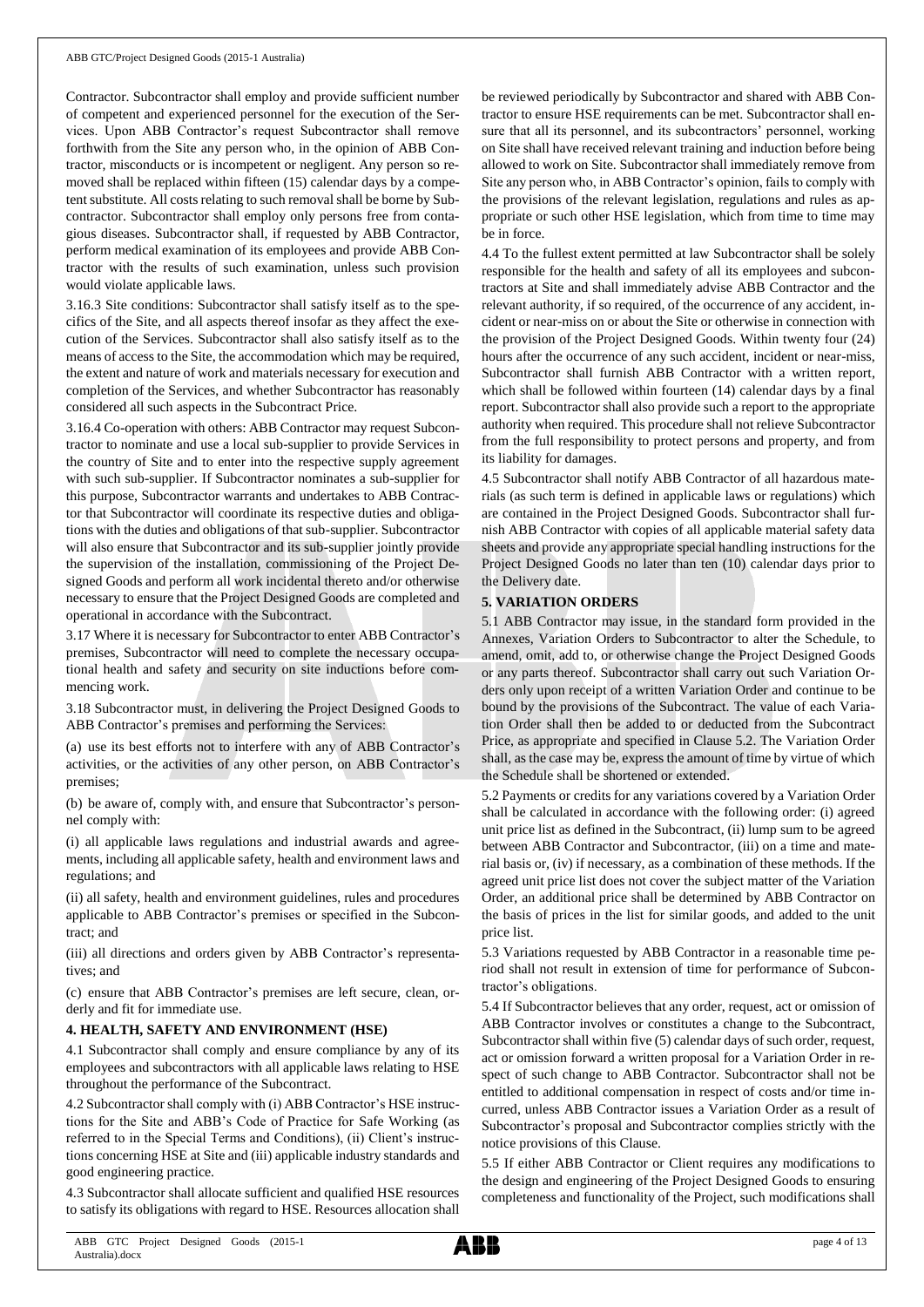not constitute a Variation Order, and costs shall be included in the Subcontract Price. Time extension for such modifications shall only be granted to the extent received by ABB Contractor from Client. In addition, if either ABB Contractor or Client requires a specific solution to be applied, such solution shall not constitute a Variation Order and shall be applied without additional costs for ABB Contractor, even if Subcontractor foresaw and submitted a different solution.

5.6 Subcontractor shall not postpone or delay the performance of a Variation Order on the grounds of dispute, or that it is subject to acceptance by Subcontractor, or agreeing to the value amount, and/or time extension to Schedule.

#### **6. DELIVERY**

6.1 The Delivery shall be in accordance with the Schedule. Partial delivery is not accepted unless confirmed or requested by ABB Contractor in writing.

6.2 Subcontractor shall submit for ABB Contractor's approval a detailed execution plan (including agreed milestones as specified in the Subcontract) for the performance of the Subcontract and shall assist ABB Contractor with regard to the scheduling and planning process, and cooperate with ABB Contractor in all respects of the Subcontract scheduling and planning.

6.3 Subcontractor must indicate latest at the time of acceptance of the Subcontract the customs tariff numbers of the country of consignment and the countries of origin for all Project Designed Goods. For controlled Project Designed Goods, the relevant national export control numbers must be indicated and, if the Project Designed Goods are subject to U.S. export regulations, the U.S. Export Control Classification Numbers (ECCN) or classification numbers of the International Traffic In Arms Regulations (ITAR) must be specified. Proofs of preferential origin as well as conformity declarations and marks of the country of consignment or destination are to be submitted without being requested; certificates of origin upon request.

6.4 Subcontractor shall give ABB Contractor ten (10) calendar days written advance notice of each Delivery and shall ensure that such Delivery is accompanied by a delivery note, which shall contain the following minimum information (unless required otherwise by ABB Contractor): the Order number, date of Order, number of packages including dimensions, weights and contents and, in the case of partial delivery, the outstanding balance remaining to be delivered.

6.5 Subcontractor (or its appointed carrier) shall provide ABB Contractor with such additional import/export documents as are requested by ABB Contractor together with a delivery note.

6.6 Ownership of Project Designed Goods shall pass on to ABB Contractor at whichever is the earlier of the following times: (i) when loaded on the means of transport to be used for carriage of the Project Designed Goods, or (ii) progressively as payments for the Project Designed Goods are made by ABB Contractor, or (iii) when ownership transfer is required from ABB Contractor by Client under the Main Contract.

6.7 As soon as materials provided by either ABB Contractor or Subcontractor arrive at Subcontractor's premises, the Site or other place where the Project Designed Goods are being fabricated, Subcontractor shall mark them with an identification number and ABB Contractor's name, and as far as possible keep them separate from other items.

6.8 Unless requested otherwise, Subcontractor shall at least monthly in the form requested by ABB Contractor, report the status of the supply of the Project Designed Goods. The report shall provide a statement regarding the timely supply of the Project Designed Goods and steps proposed for expediting whenever required. The report shall be provided to ABB Contractor within five (5) calendar days from the end of the month covered by the report. If the supply of any part of the Project Designed Goods is behind the Schedule, Subcontractor shall submit in writing a recovery plan specifying its activities for reaching compliance with the Schedule. Upon ABB Contractor's request, Subcontractor shall provide ABB Contractor at any time with all information regarding the supply of the Project Designed Goods. ABB Contractor shall have the right to withhold payments under the Subcontract if Subcontractor fails to submit any of the reports.

### **7. TIME FOR DELIVERY, DELAY**

7.1 If Subcontractor does not comply with the Schedule, ABB Contractor reserves the right to instruct Subcontractor in writing to expedite its performance under the Subcontract. Subcontractor shall take such measures (in accordance with ABB Contractor's instructions) as required for acceleration of progress so as to complete the supply of the Project Designed Goods, or the relevant part thereof, on time. Subcontractor shall not be entitled to any additional payment for taking such steps to accelerate the work to meet the Schedule. Subcontractor shall notify ABB Contractor in writing within twenty four (24) hours of the occurrence and cause of any delay and also to make every effort to minimise or mitigate the costs or the consequences of such delay.

7.2 If Subcontractor fails to deliver the Project Designed Goods in accordance with the Schedule, Subcontractor shall pay liquidated damages to ABB Contractor for this default. The liquidated damages shall be payable at a rate specified in the Subcontract. Subcontractor shall pay the liquidated damages upon written demand or upon receipt of an invoice from ABB Contractor. The amount of liquidated damages may be deducted by ABB Contractor from any payments due or which may become due to Subcontractor, or from Subcontractor's financial guarantees, without prejudice to any other recovery method. The payment of such liquidated damages shall not relieve Subcontractor from any of its obligations and liabilities under the Subcontract.

7.3 If the delay in Delivery is such that ABB Contractor is entitled to maximum liquidated damages and if the Project Designed Goods are still not delivered, ABB Contractor may in writing demand Delivery within a final reasonable period which shall not be less than one week. 7.4 If Subcontractor does not deliver within such final period and this is not due to any circumstance for which ABB Contractor is responsible, then ABB Contractor reserves the right to:

7.4.1 terminate the Subcontract pursuant to Clause 19 (Termination);

7.4.2 refuse any subsequent delivery of Project Designed Goods which Subcontractor attempts to make;

7.4.3 recover from Subcontractor any costs or expenditure incurred by ABB Contractor in obtaining the Project Designed Goods in substitution from another Subcontractor;

7.4.4 claim in addition to liquidated damages under Clause 7 for any additional costs, losses or damages incurred whatsoever by ABB Contractor which are reasonably attributable to Subcontractor's failure to comply with the Subcontract.

7.5 ABB Contractor shall also have the right to terminate the Subcontract by notice in writing to Subcontractor, if it is clear from the circumstances that there will occur a delay in Delivery which under Clause 7 would entitle ABB Contractor to maximum liquidated damages.

## **8. TEST AND ACCEPTANCE OF PROJECT DESIGNED GOODS**

8.1 Subcontractor shall perform tests as required in the Special Terms and Conditions, and any other tests required to meet regulations, codes and standards or deemed necessary by ABB Contractor to verify that the Project Designed Goods comply with the Subcontract.

8.2 At any time prior to Delivery and during Subcontractor's business hours, ABB Contractor and/or Client's nominee shall have the right to (i) inspect the Project Designed Goods and Subcontractor's manufacturing units upon providing reasonable notice, and/or (ii) witness factory test the Project Designed Goods, or any parts or materials thereof, as required in the Special Terms and Conditions. In addition, ABB Contractor and/or Client shall have the right to inspect and/or test the Project Designed Goods at Site.

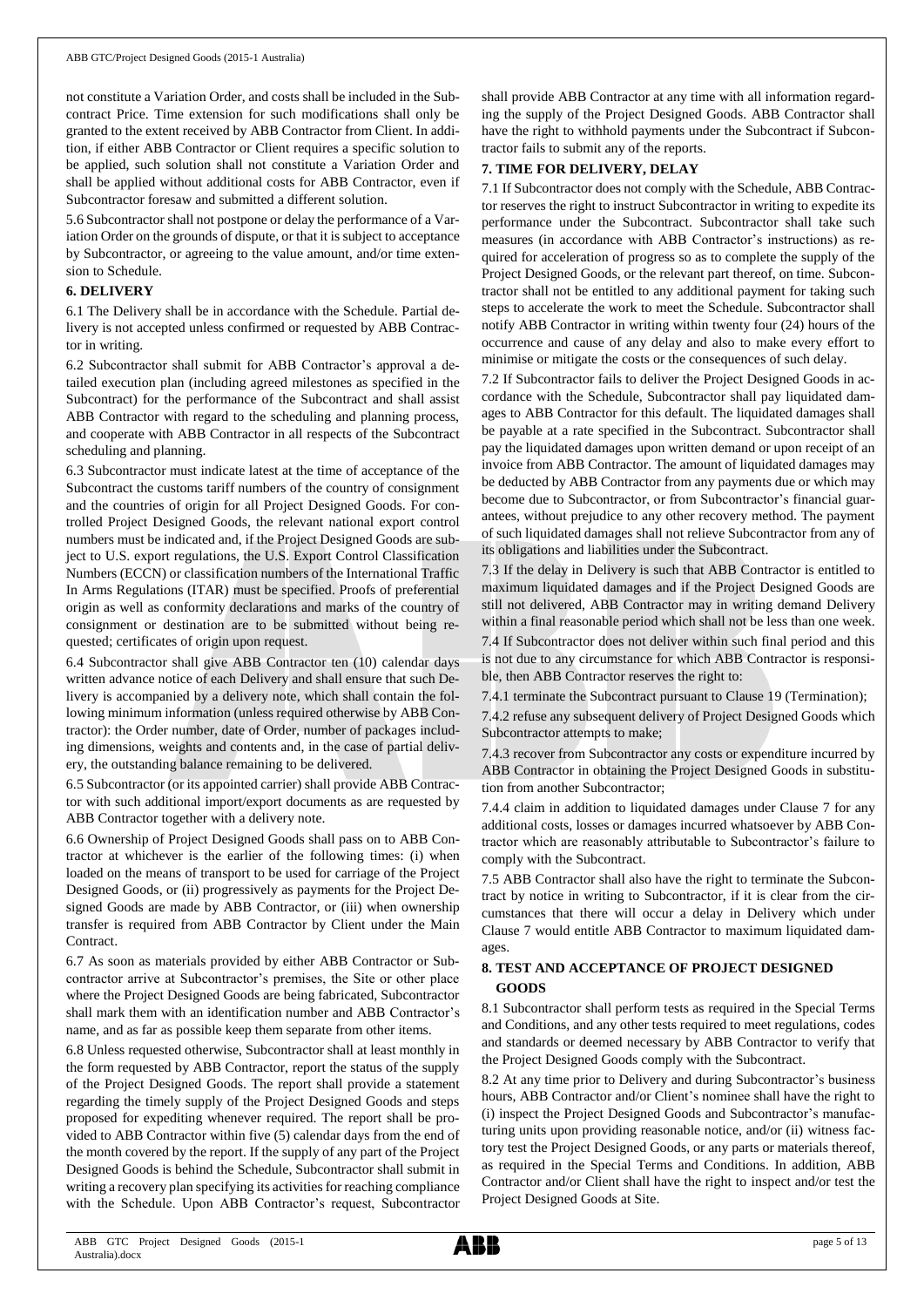8.3 If the results of such inspection or test cause ABB Contractor to be of the opinion that the Project Designed Goods do not comply or are unlikely to comply with the Subcontract, ABB Contractor shall inform Subcontractor and Subcontractor shall immediately take such action as is necessary to ensure compliance with the Subcontract. In addition Subcontractor shall carry out such necessary additional inspection or testing at Subcontractor's own cost whereby ABB Contractor and Client shall be entitled to be present. ABB Contractor's costs (including Client's costs) of attending such additional inspection and testing of the Project Designed Goods shall be for Subcontractor's account.

8.4 Subcontractor shall prepare and transfer to ABB Contractor within fifteen (15) calendar days from the Effective Date of the Subcontract a detailed schedule of all tests, including a drawing showing the test arrangement as well as a circuit diagram for the test procedure stating all instruments, equipment to be used, and indicating the estimated dates for the tests. Subcontractor shall furnish all instruments, labour, material and assistance required for inspection and witness of testing of the Project Designed Goods.

8.5 Subcontractor shall inform with a minimum of four (4) weeks advance notice in writing ABB Contractor when the Project Designed Goods are ready for the agreed inspections and tests.

8.6 The costs of any tests shall be included in the Subcontract Price.

8.7 In the event the Project Designed Goods do not pass the tests, the Parties shall prepare and sign a protocol after the acceptance test indicating all relevant test results and the deficiencies and defects preventing ABB Contractor from issuing the Acceptance Test Certificate. Subcontractor shall remedy the deficiencies and defects within the shortest time possible or by the date in ABB Contractor's Project Designed Goods defect notice.

8.8 ABB Contractor will issue an Acceptance Test Certificate when the Project Designed Goods have passed all applicable tests, including but not limited to factory tests, and Subcontractor has met all obligations under the Subcontract.

8.9 ABB Contractor in its sole discretion shall be entitled to issue the Acceptance Test Certificate as a conditional acceptance, despite deficiencies and defects identified during the inspection and testing program. In such case the conditional character and the respective deficiencies and defects shall be expressly described in the Acceptance Test Certificate, and Subcontractor shall remedy these deficiencies and defects within the shortest time possible, however not later than thirty (30) calendar days from the date of the (conditional) Acceptance Test Certificate. ABB Contractor is entitled to withhold any outstanding payments until all these deficiencies and defects have been remedied. Should Subcontractor fail to remedy the same within the thirty (30) calendar days' time period, the issued (conditional) Acceptance Test Certificate shall automatically be deemed to be null and void and ABB Contractor shall – without prejudice to any other rights or remedies it may have at law or under the Subcontract – be entitled (i) to treat the failure as a delay in completion, and (ii) to call any guarantees in its possession. The warranty period shall in no event commence under such (conditional) Acceptance Test Certificate. After all defects and deficiencies have been remedied in due time, the Acceptance Test Certificate shall become effective.

8.10 ABB Contractor shall issue the Final Acceptance Certificate when all defects and deficiencies have been remedied, Subcontractor has met all obligations under the Subcontract and the warranty period has expired.

8.11 ABB Contractor in its sole discretion shall be entitled to issue the Final Acceptance Certificate as a conditional acceptance, despite deficiencies and defects identified during the inspection and testing program. In such case the conditional character and the respective deficiencies and defects shall be expressly described in the (conditional) Final Acceptance Certificate, and Subcontractor shall remedy these deficiencies and defects within the shortest time possible, however not later than thirty (30) calendar days from the date of the (conditional)

Final Acceptance Certificate. ABB Contractor is entitled to withhold any outstanding payments until all these deficiencies and defects have been remedied. Should Subcontractor fail to remedy the same within the thirty (30) calendar days' time period, the issued (conditional) Final Acceptance Certificate shall automatically be deemed to be null and void and ABB Contractor shall – without prejudice to any other rights or remedies it may have at law or under the Subcontract – be entitled (i) to treat the failure as a delay in performance, (ii) to be compensated by Subcontractor for all costs, damages and losses incurred as a result of these deficiencies and defects, and (iii) to call any guarantees in its possession. After all defects and deficiencies have been remedied, the Final Acceptance Certificate shall become effective.

8.12 No certificate, consent, approval or acceptance by ABB Contractor or its representatives other than the Final Acceptance Certificate duly signed by ABB Contractor's authorized representatives shall neither be deemed to constitute final approval and acceptance of the Project Designed Goods nor relieve Subcontractor from any of its obligations under the Subcontract.

8.13 Subcontractor shall have available and provide at its own expense sufficient equipment, workmen and services as required to obtain from ABB Contractor the Acceptance Test Certificate and the Final Acceptance Certificate. Any extension of time requires written application of Subcontractor (including explanation of the reasons for not complying with the Schedule) and written approval of ABB Contractor.

8.14 ABB Contractor may under circumstances endangering the Project Designed Goods and/or the proper execution of the Subcontract, without any effect on the obligations of either Party under the Subcontract, take possession of any part of the Project Designed Goods prior to Delivery. Such possession shall not constitute acceptance of the Project Designed Goods and shall not relieve Subcontractor of any of its obligations and liabilities under the Subcontract.

8.15 Notwithstanding any approval, inspection, test or test sampling by ABB Contractor, Subcontractor shall remain fully responsible for the Project Designed Goods compliance with the Subcontract. This applies whether or not ABB Contractor has exercised its right of approval, inspection, testing and/or test sampling and shall not limit Subcontractor's obligations under the Subcontract. For the avoidance of doubt, approval, inspection, testing or test sampling of Project Designed Goods by ABB Contractor shall in no event exempt Subcontractor from or limit Subcontractor's warranties or liability in any way.

## **9. SUSPENSION OF THE SUBCONTRACT**

9.1 ABB Contractor shall have the right to suspend performance of the Subcontract at any time for convenience for a period of 90 calendar days in the aggregate without any compensation to Subcontractor. In case the suspension extends beyond 90 calendar days, Subcontractor shall be compensated by ABB Contractor for the direct and reasonable incurred costs of such suspension, such as cost of protection, storage and insurance. The agreed time for performance of the Subcontract or the concerned part thereof shall be extended by the time period of the suspension.

9.2 If the suspension of the Subcontract is caused or requested by Client, Subcontractor shall be entitled only to a compensation as specified in the Subcontract and to the extent paid by Client.

9.3 Subcontractor shall suspend the performance of the Subcontract or any part thereof, including postponing the Delivery, for such times and in such manner as ABB Contractor considers necessary (i) for proper HSE or execution of the Subcontract, or (ii) due to any default by Subcontractor, in which case Subcontractor shall bear all costs and be liable for the delay arising from such suspension.

9.4 During any suspension Subcontractor shall properly protect and secure the Project Designed Goods.

9.5 Subcontractor is obliged to make every effort to minimise the consequences of any suspension.

9.6 Subcontractor shall have no right to suspend performance of the Subcontract.

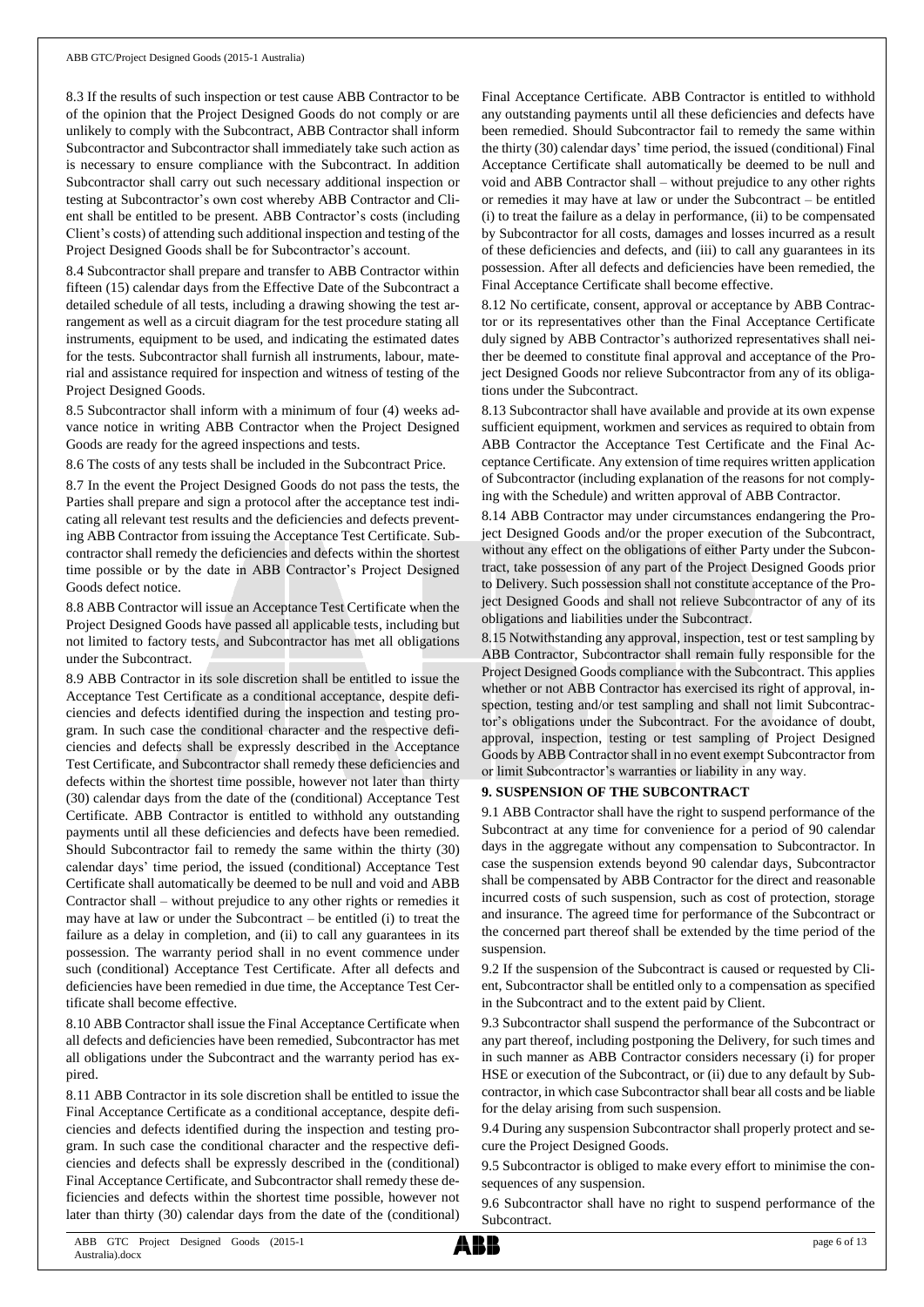#### **10. QUALIFYING CAUSE OF DELAY**

10.1 Neither Party shall be liable for any delay in performing or for failure to perform its obligations under the Subcontract if the delay or failure results from an event that is a qualifying cause of delay (if any) for which relief from performance is given under the Main Contract, and for which relief has been given and an extension of time under the Main Contract.

10.2 If there are any qualifying causes of delay that apply to the Subcontract they are identified in the Special Terms and Conditions together with details of the notice periods and requirements that must be met to enable the ABB Contractor to comply with the requirements of the Main Contract.

10.3 The delayed Party will provide continuous updates on status and efforts to resolve the delay, and will ultimately be entitled to an extension of time only, and no monetary compensation for the delay. Each Party shall use its reasonable endeavours to minimise the effects of any qualifying cause of delay.

10.4 If a qualifying cause of delay occurs for a period that would enable the Client to terminate the Main Contract and the Client exercises that right, the Subcontract shall also be terminated as a result, without liability for that termination per se but any antecedent rights of either Party survive such termination.

#### **11. WARRANTY**

11.1 Subcontractor warrants that:

11.1.1 the Project Designed Goods comply with the Subcontract, including but not limited to the specifications as stipulated in the Subcontract, and with good engineering practices, and that they retain the functionality and performance as expected by Client, and remain free from rights of third parties, including Intellectual Property Rights;

11.1.2 the Project Designed Goods are fit for the particular purpose of the Project, whether expressly or impliedly made known to Subcontractor in the Subcontract;

11.1.3 the Project Designed Goods are new and unused at the date of Delivery;

11.1.4 the Project Designed Goods are free and remain free from defects during the warranty period;

11.1.5 the Project Designed Goods comply with Clauses 3.1.1 and 20 (Compliance, Integrity); and

11.1.6 the Project Designed Goods will meet the Safety Performance Requirements and Environmental Performance Requirements of the intended purpose.

11.2 Subcontractor warrants that the Embedded Software does not contain hidden files, does not replicate, transmit, or activate itself without control of a person operating the computing equipment on which it resides, and does not contain licence activation or authorization key or other function, whether implemented by electronic, mechanical software, or other means, that restricts or may restrict use or access to the Embedded Software, and each Embedded Software logs any failure and assists incidents in a log file which may be reviewed online.

11.3 The warranty period shall be thirty six (36) months from the date ABB Contractor has obtained the Provisional Acceptance Certificate. If Provisional Acceptance Certificate cannot be achieved through no fault of Subcontractor, the warranty period shall be forty eight (48) months from the date of issuance of Acceptance Test Certificate for the respective Project Designed Goods, and in the absence of such Acceptance Test Certificate, the warranty period shall be forty eight (48) months from Delivery.

11.4 In the event of a breach of warranty, the entire warranty period of Clause 11.3 shall be restarted upon Client's and/or ABB Contractor's written confirmation that the Project Designed Goods are no longer defective. In all other cases the warranty period shall be extended by a time period which is equal to the time period from ABB Contractor's notice of breach of warranty to Subcontractor until ABB Contractor notifies Subcontractor in writing that the breach has been successfully

remedied. For all other parts of the Project Designed Goods which cannot be used for the purposes of the Project as a result of a defect or damage, the same warranty extension shall apply.

11.5 Subcontractor shall, during a period of three (3) years after expiry of the warranty period, remain responsible for and shall remedy any defects in the Project Designed Goods which have not been detected by inspections or tests carried out and did not otherwise become obvious before the expiry of the warranty period, but are the result of non-compliance of the Project Designed Goods with the Subcontract prior to the expiry of the warranty period (hidden/latent defects).

11.6 Subcontractor assigns, transfers and conveys to ABB Contractor all of its rights, title and interests under any and all warranties with respect to the Project Designed Goods.

11.7 In case of non-compliance with the warranty provided under this Clause 11, ABB Contractor shall be entitled to enforce one or more of the following remedies at Subcontractor's own expense and risk:

11.7.1 to give Subcontractor the opportunity to carry out any additional work necessary to ensure that the terms and conditions of the Subcontract are fulfilled within twenty (20) calendar days from ABB Contractor's notice. If not otherwise agreed in writing by the Parties, such remedial work requires acceptance by ABB Contractor;

11.7.2 to carry out (or to instruct a third party to carry out) any additional work necessary to make the Project Designed Goods comply with the Subcontract;

11.7.3 to obtain from Subcontractor prompt repair or replacement of the non-compliant Project Designed Goods by other Project Designed Goods conforming with the Subcontract. Any and all costs, including but not limited to costs of transportation to Site, disassembly, cleaning, upgrade, assembly, installation, testing, inspection, insurance, completion, and acceptance, which are connected with correcting defects or damages shall be to Subcontractor's account. This covers the time period until issuance of the Final Acceptance Certificate;

11.7.4 to refuse to accept any further Project Designed Goods, but without exemption from Subcontractor's liability for the defective Project Designed Goods for which ABB Contractor shall be entitled to a price reduction, instead of requiring their correction, replacement or removal. A Variation Order will be issued to reflect an equitable reduction in the Subcontract Price. Such adjustments shall be effected whether or not final payment has been made;

11.7.5 to claim such costs and damages as may have been sustained by ABB Contractor as a result of Subcontractor's breach or failure;

11.7.6 to terminate the Subcontract in accordance with Clause 19.1.

11.8 The rights and remedies available to ABB Contractor and contained in the Subcontract are cumulative and are not exclusive of any rights or remedies available under warranty, at law or in equity.

#### **12. STEP IN**

If Subcontractor (a) fails to deliver the Project Designed Goods or any part thereof in accordance with the Schedule or (b) fails to deliver the Project Designed Goods in accordance with any requirements as provided in the Subcontract and, within seven (7) calendar days after receipt of written notice from ABB Contractor, Subcontractor fails to take satisfactory actions (acceptable to ABB Contractor) to commence correction of such default or neglect with diligence and promptness, ABB Contractor may, without prejudice to any other remedy or rights ABB Contractor may have, take the Project Designed Goods (or relevant part thereof) out of the hands of Subcontractor and employ other subcontractors to complete the Project Designed Goods (or relevant part thereof) or complete it by using its own resources. Any such work shall be performed at Subcontractor's risk and expense. ABB Contractor shall have the right to take possession at Subcontractor's premises of any uncompleted part of the Project Designed Goods and use all drawings, technical information related to the Project Designed Goods, materials, equipment and other property provided (or to be provided) or used by Subcontractor and use it as ABB Contractor deems fit in

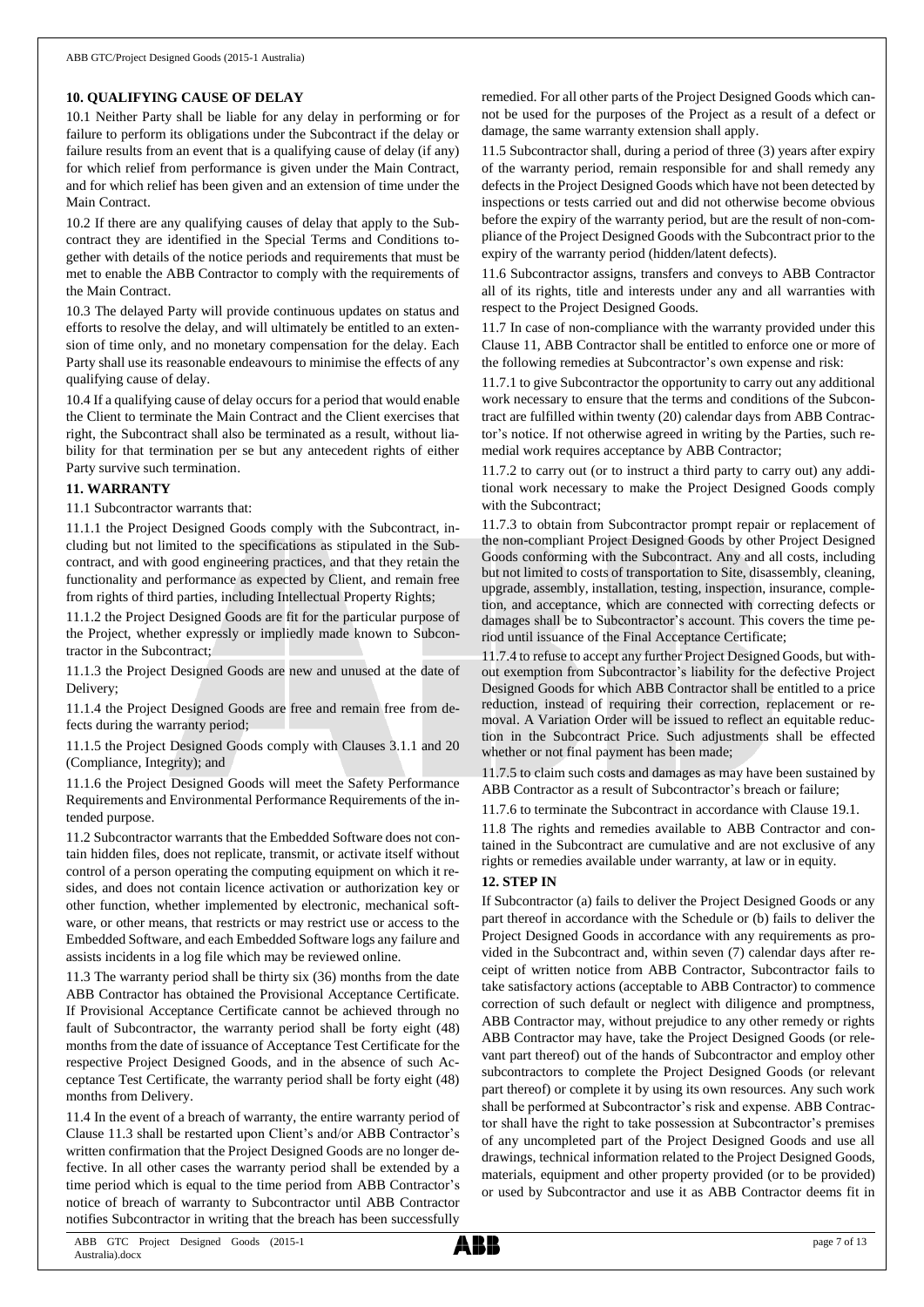order to complete the Project Designed Goods. If the cost to ABB Contractor for so completing the Project Designed Goods shall exceed the amount which would have been due to Subcontractor if the Project Designed Goods had been completed by him, Subcontractor shall pay the amount of such excess to ABB Contractor or it will be deducted from any money due or money that will become due to Subcontractor or from any of Subcontractor's guarantees.

#### **13. PRICES, PAYMENT TERMS, INVOICING**

13.1 The Subcontract Price shall be deemed to cover the fulfilment by Subcontractor of all its obligations under the Subcontract and include the costs of the Project Designed Goods specified and the costs for everything, including but not limited to fees, taxes, duties, transportation, profit, overhead, licences, permits, and travel, whether indicated or described or not, which is necessary for the execution, completion, and warranty of the Project Designed Goods.

13.2 The prices stipulated in the Subcontract are fixed unless otherwise provided in a Variation Order.

13.3 The payment terms and the applicable procedures shall be specified in the Subcontract.

13.4 Subcontractor shall submit invoices complying with Subcontractor's and ABB Contractor's applicable local mandatory law, generally accepted accounting principles and ABB Contractor requirements set forth in the Subcontract, which shall contain the following minimum information: Subcontractor name, address and reference person including contact details (telephone, e-mail etc.); invoice date; invoice number; Order number (same as stated in the Order); Subcontractor number (same as stated in the Order); address of ABB Contractor; quantity; specification of Project Designed Goods supplied; price (total amount invoiced); currency; tax or GST amount; tax or GST number; Authorized Economic Operator and/or Approved Exporter Authorization number and/or other customs identification number, if applicable.

13.5 Invoices shall be accompanied by interim release of liens or privileges and shall be issued to ABB Contractor as stated in the Subcontract. Invoices shall be sent to the invoice address specified in the Subcontract. The submission of an invoice shall be deemed to be a confirmation by Subcontractor that it has no additional claims, except as may already have been submitted in writing, for anything that has occurred up to and including the last day of the period covered by such invoice.

Unless the Subcontract states that progress payments are to be made, Subcontractor must invoice ABB Contractor upon Delivery of the Project Designed Goods.

Where progress payments are to be made, Subcontractor must invoice ABB Contractor at the end of each calendar month (or other period specified in the Subcontract) for Project Designed Goods delivered by Subcontractor in that month or that period (as the case may be).

When submitting an invoice under this Clause Subcontractor must provide ABB Contractor with all relevant records to enable ABB Contractor to calculate and/or verify the amount of the invoice together with the valid Order number. In the event that a valid Order number has not been issued, then an invoice must visibly contain an ABB Contractor contact officer's full name (given and surname).

Invoices that do not visibly quote a valid Order number or an ABB Contractor contact officer's full name may be returned to Subcontractor, resulting in possible payment delay.

ABB Contractor will pay all invoices rendered to it under this Clause, within 30 calendar days after receipt of the invoice, except where ABB Contractor:

(a) exercises its right to retain part of the price pursuant to the Subcontract; or

(b) disputes the invoice, in which case:

(i) ABB Contractor will pay the undisputed part of the relevant invoice (if any) and dispute the balance; and

(ii) if the resolution of the dispute determines that ABB Contractor is to pay an amount to Subcontractor, ABB Contractor will pay that amount as soon as practicable after resolution of that dispute.

Invoices from Subcontractor to ABB Contractor must be either posted or emailed to the following addresses:

| Post:                                   |
|-----------------------------------------|
| ABB Australia Pty Limited               |
| PO Box 725                              |
| Auburn                                  |
| NSW 1835                                |
| Email: abbau.accountspayable@recall.com |

(Note – this email address is not to be used for reciprocal communication and is for the receivership of invoices only.)

Invoices sent by email are to be sent each separately as an attachment in PDF or TIFF format, using the correct layout (e. g. portrait invoices must be sent in portrait layout). Any support documentation to an invoice must be included within the same PDF or TIFF document that contains the invoice.

ABB Contractor cannot accept more than one invoice containing the same invoice number. Invoices submitted to ABB Contractor containing the same invoice number as previous invoices submitted may be returned to Subcontractor, resulting in possible payment delay.

13.6 Subcontractor shall make payment in due time for all equipment and labour used in, or in connection with, the performance of the Subcontract in order to avoid the imposition of any lien or privilege against any portion of the Project Designed Goods and/or the Project. In the event of the imposition of any such lien or privilege by any person who has supplied any such equipment or labour, or by any other person claiming by, through or under Subcontractor, Subcontractor shall, at its own expense, promptly take any and all action as may be necessary to cause such lien or privilege to be released or discharged. Subcontractor shall furnish satisfactory evidence, when requested by ABB Contractor, to verify compliance with the above. In the alternative, ABB Contractor may pay to release the lien and withhold such amounts from Subcontractor.

13.7 ABB Contractor shall have the right to withhold the whole or part of any payment to Subcontractor which, in the opinion of ABB Contractor, is necessary for protection of ABB Contractor from loss on account of claims against Subcontractor, or failure by Subcontractor to make due payments to its sub-suppliers or employees, or not having paid taxes, dues and social insurance contributions. ABB Contractor reserves the right to set off such amount owed to Subcontractor, or withhold payment for Project Designed Goods not delivered in accordance with the Subcontract. However, Subcontractor shall not be entitled to set off any amounts owed by ABB Contractor to Subcontractor, unless prior approval has been granted by ABB Contractor in writing.

13.8 Unless otherwise agreed in writing (or instructed by ABB Contractor in writing), Subcontractorshall carry on and maintain the timely supply of the Project Designed Goods during arbitration and any dispute or disagreement with ABB Contractor, including, without limitation, a dispute or disagreement about ABB Contractor's withholding of payments otherwise due to Subcontractor.

## **14. FINANCIAL GUARANTEES**

14.1 Subcontractor shall submit financial guarantees as required in the Special Terms and Conditions, within fifteen (15) calendar days from Effective Date of the Subcontract. The guarantees shall be issued by reputable banks accepted by ABB Contractor. The guarantees shall be unconditional, irrevocable and payable on first demand. Subcontractor's failure to provide such financial guarantees shall entitle ABB Contractor to claim compensation for costs and damages as may have been sustained by ABB Contractor as a result of Subcontractor's failure to provide such financial guarantees, without prejudice to any other rights ABB Contractor may have under the Subcontract. ABB Contractor may seek additional security from Subcontractor, such as a parent company or bank guarantee, in a form as provided in the Annexes.

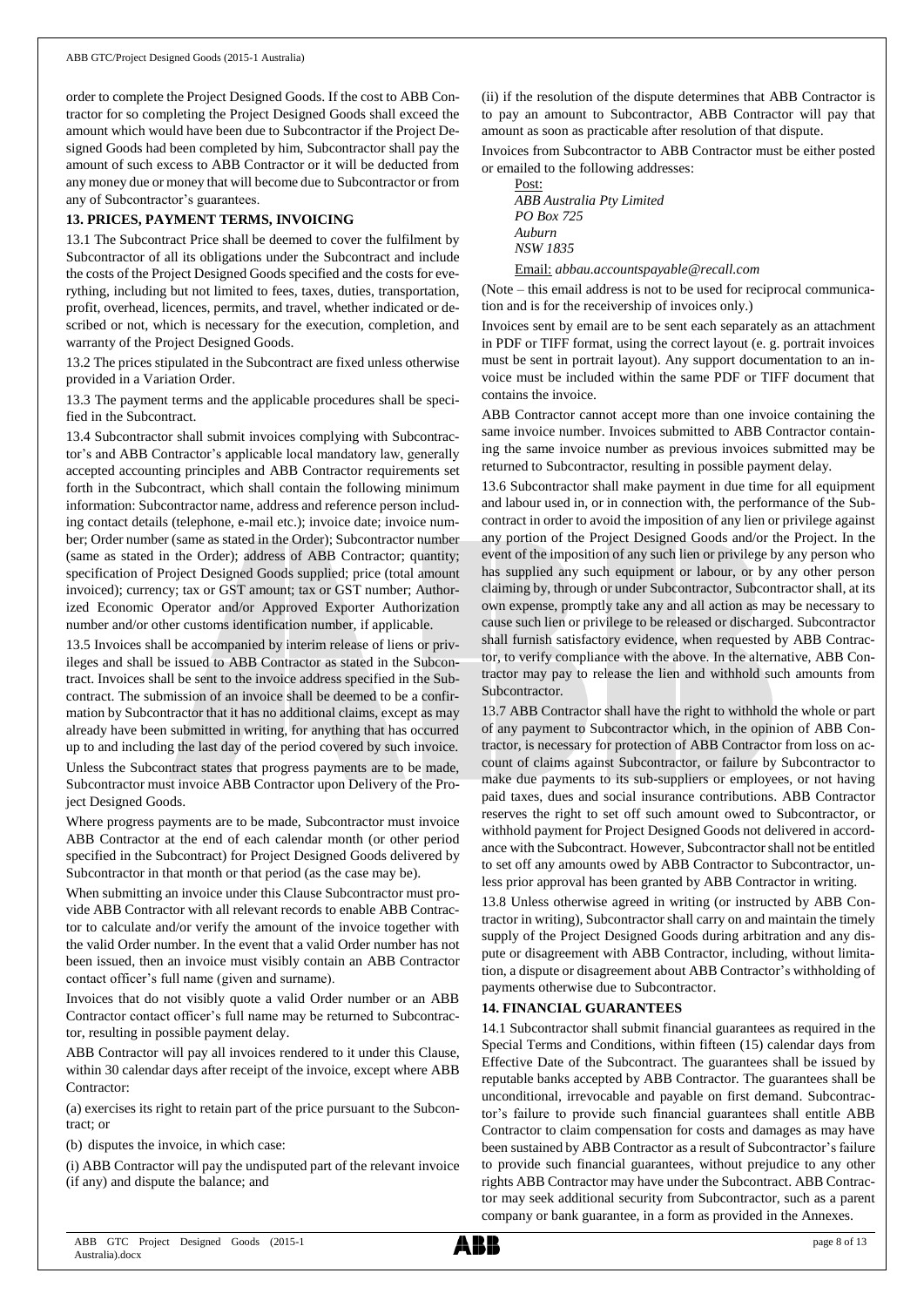14.2 The financial guarantees shall remain valid until issuance of the Final Acceptance Certificate by ABB Contractor. However, in case an advance payment guarantee is submitted, such guarantee shall remain valid until issuance of the Acceptance Test Certificate.

14.3 In the event the Parties agree on increased prices, the financial guarantee shall be increased proportionally within twenty (20) calendar days from ABB Contractor's written confirmation of the increase of the respective prices, or otherwise the equivalent amount shall be deducted from each invoice and become reimbursable upon issuance of the Final Acceptance Certificate.

14.4 All costs related to financial guarantees shall be for the account of Subcontractor.

### **15. DOCUMENTATION**

15.1 Subcontractor shall at its expense:

15.1.1 submit, as part of the Project Designed Goods, the Subcontractor Documentation. Delay in submitting the Subcontractor Documentation is regarded a delay in supplying the Project Designed Goods and the consequences are as set out in Clause 7 (Time for Delivery, Delay);

15.1.2 prepare translation into English and/or any other language if so required by ABB Contractor;

15.1.3 immediately upon receipt of Client's and/or ABB Contractor's technical specification, carefully check such specifications and Subcontractor shall promptly notify ABB Contractor of any errors, omissions or discrepancies found in such specifications. ABB Contractor shall not bear any costs or liability in relation to any errors, omissions or discrepancies which Subcontractor ought to have found during its check;

15.1.4 provide ABB Contractor with updated copies of the drawings ("as-built") and specifications showing all changes and modifications made during the execution of the Subcontract.

15.2 Where certificates are required, such certificates shall be submitted by and at the expense of Subcontractor. Such submittal shall be made in accordance with ABB Contractor's instructions. Certificates shall be subject to review and approval by ABB Contractor, and Project Designed Goods represented by such certificates shall not be fabricated or delivered without such review and approval. Certificates shall clearly identify the Project Designed Goods being certified and shall include but not be limited to the following information: Subcontractor's name, name of the item, manufacturer's name, and reference to the appropriate drawing, technical specification section and paragraph number, all as applicable.

15.3 All Subcontractor Documentation is subject to the provisions above as well as the review and approval by ABB Contractor.

15.4 Subcontractorshall not be entitled to any compensation for Project Designed Goods provided prior to such approval to the extent that Project Designed Goods have to be modified in the result of comments from ABB Contractor.

15.5 ABB Contractor shall approve or comment on Subcontractor Documentation within the number of days after receipt specified in the Subcontract, provided that the Subcontractor Documentation is in a status that enables ABB Contractor to decide if the submitted Subcontractor Documentation is to be approved or revised.

15.6 Subcontractor Documentation commented upon by ABB Contractor shall be corrected and resubmitted for approval within seven (7) calendar days from the date of receipt of the comments by Subcontractor.

15.7 Reviews and approvals by ABB Contractor do not constitute formal and final acceptance of the details, general design, calculations, analyses, test methods, certificates, materials or other concerned items of the Project Designed Goods and do not relieve Subcontractor from full compliance with its contractual obligations. Final acceptance of the Project Designed Goods is exclusively subject to issuance of Final Acceptance Certificate.

15.8 Any drawings and documents provided by ABB Contractor to Subcontractor shall remain the exclusive property of ABB Contractor and may not be used by Subcontractor for any other purpose than performing the Subcontract. Such drawings and documents must not be copied, reproduced or transmitted in whole or in part to any third party without the prior written consent of ABB Contractor. All drawings and documents provided by ABB Contractor to Subcontractor shall be returned to ABB Contractor upon ABB Contractor's request.

15.9 Subcontractor shall keep all Subcontractor Documentation at least for ten (10) years after Delivery or any such longer time required by applicable law.

## **16. INTELLECTUAL PROPERTY & MORAL RIGHTS**

16.1 Subcontractor hereby grants ABB Contractor and/or Client, or undertakes to procure that ABB Contractor and/or Client is granted, a perpetual, irrevocable, transferable, sub-licensable, non-exclusive, royalty-free licence to use the Intellectual Property Rights in the Project Designed Goods, including Subcontractor Documentation and including Embedded Software, if any.

16.2 In the event any Intellectual Property Rights in the Project Designed Goods are to be transferred from Subcontractor to ABB Contractor or Client, the terms and conditions for such transfer shall be separately agreed in the Special Terms and Conditions.

16.3 In the event the Embedded Software contains or uses Open Source Software, Subcontractor must fully specify and inform ABB Contractor in writing and prior to Delivery about all Open Source Software implemented into or used by the Embedded Software. In the event that ABB Contractor does not approve Open Source Software components contained in or used by the Embedded Software, Subcontractor agrees to replace or substitute the affected Open Source Software component(s) contained in or used by the Embedded Software.

16.4 Subcontractor shall procure that all subcontractors employed or engaged by Subcontractor having moral rights, irrevocably and in a legally binding manner, consent to acts or omissions of ABB Contractor or the Client in respect of the Intellectual Property materials which might otherwise infringe the person's moral rights.

16.5 The form of any consent or release which Subcontractor proposes to obtain in accordance with this Clause must first be approved by ABB Contractor, such approval not to be unreasonably withheld or delayed. Subcontractor shall provide all reasonable assistance requested by ABB Contractor in respect of any communication between ABB Contractor and any person who may have moral rights in respect of any part of the Project Designed Goods.

16.6 Subcontractor shall indemnify ABB Contractor, anyone deriving a right to the Project Designed Goods through ABB Contractor, and any of their officers, employees, agents and contractors against all claims which arise in relation to an infringement of any moral rights from use, occupation, maintenance, modification, or upgrade of the Project Designed Goods, including the building, structure, plan, instruction design, sketch, document, model or any other work.

## **17. LIABILITY AND INDEMNITY**

17.1 Subcontractor shall indemnify ABB Contractor and Client against all liabilities, losses, damages, injuries, cost, actions, suits, claims, demands, charges or expenses whatsoever arising in connection with death or injury suffered by persons employed by Subcontractor or any of its sub-suppliers.

17.2 Without prejudice to applicable mandatory law or unless otherwise agreed between the Parties, Subcontractor shall compensate/indemnify ABB Contractor and Client for all liabilities, losses, damages, injuries, cost, actions, suits, claims, demands, charges or expenses whatsoever arising out of or in connection with the performance of the Subcontract and/or the Project Designed Goods (i) for Subcontractor's breaches of the Subcontract, and (ii) for any claim made by a third party (including employees of Subcontractor) against ABB Contractor in connection with the Project Designed Goods and to the extent that the respective liability, loss, damage, injury, cost or expense was caused

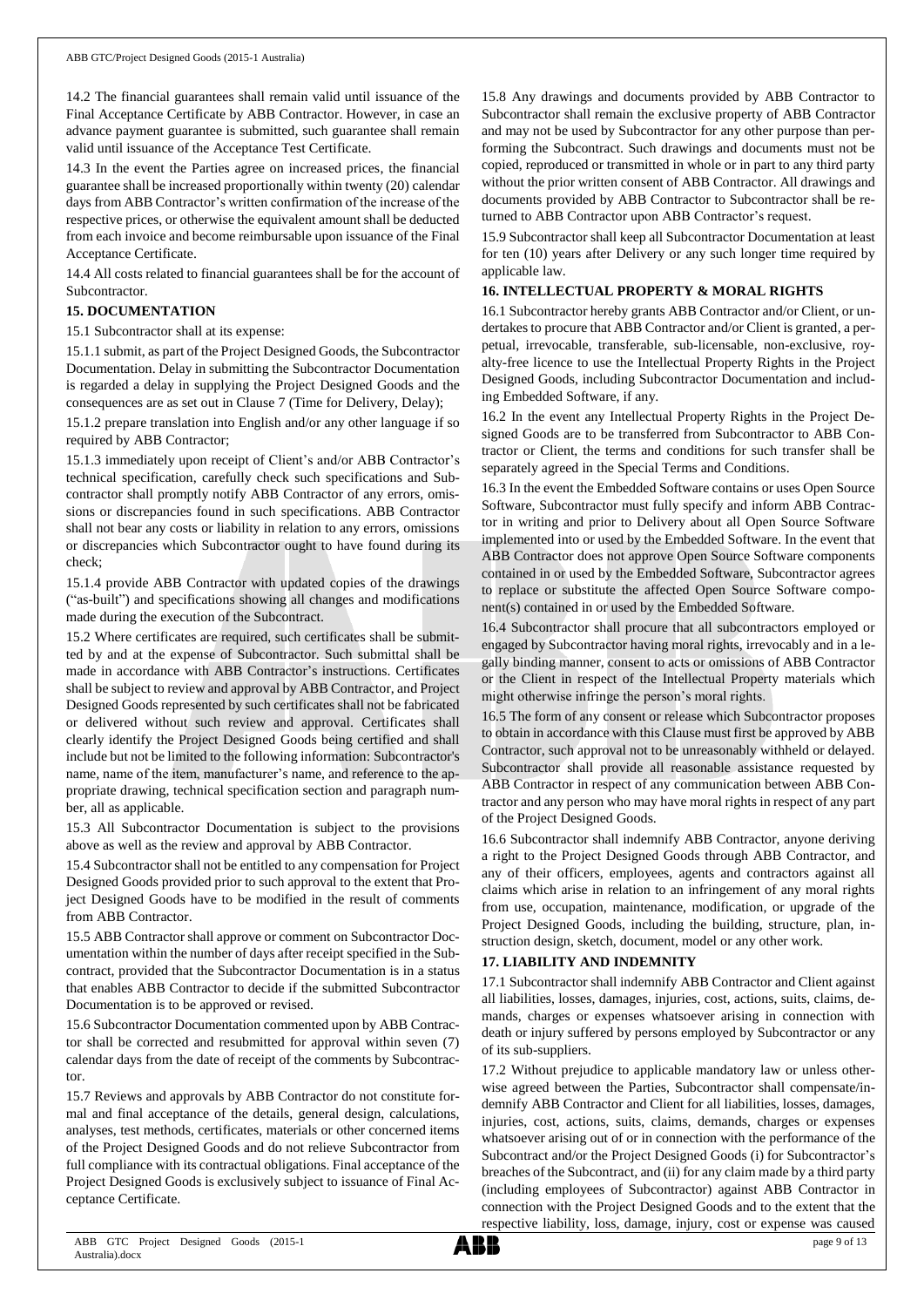by or arises from acts or omissions of Subcontractor and/or from the Project Designed Goods.

Notwithstanding anything else contained in the Subcontract or otherwise to the contrary, ABB Contractor shall not be liable whether by way of indemnity, guarantee, or by reason of any breach of contract, or of statutory duty (to the fullest extent permitted at law) or by reason of tort (including but not limited to negligence) or any other legal principle or doctrine for any loss of profits, loss of use, loss of revenue or loss of anticipated savings, business interruption, loss of power, costs of capital or costs of replacement of power, increased costs of or loss of anticipated savings or for any financial or economic loss (whether direct or indirect) or for any consequential or indirect loss or damage whatsoever. ABB Contractor's total liability under, arising out of or in connection with the Subcontract howsoever caused and under any legal theory or doctrine, shall never exceed the price paid by ABB Contractor for the Project Designed Goods.

17.3 In the event of infringements of third party Intellectual Property Rights caused by or related to the Project Designed Goods:

17.3.1 Subcontractor shall reimburse ABB Contractor and Client for any liabilities, losses, damages, injuries, costs and expenses (including without limitation to any direct, indirect, or consequential losses, loss of profit and loss of reputation, and all interest, penalties and legal and other professional costs and expenses) arising out of such infringement. This obligation does not limit any further compensation rights of ABB Contractor or Client;

17.3.2 Without prejudice to ABB Contractor's right under the Subcontract, Subcontractor shall, upon notification from ABB Contractor at Subcontractor's cost (i) procure for ABB Contractor the right to continue using the Project Designed Goods; (ii) modify the Project Designed Goods so that they cease to be infringing; or (iii) replace the Project Designed Goods by non-infringing Project Designed Goods.

17.4 Subcontractor shall be responsible for the acts, omissions, defaults, negligence or obligations of any of its sub-suppliers, its agents, servants or workmen as fully as if they were the acts, omissions, defaults, negligence or obligations of Subcontractor.

17.5 ABB Contractor reserves the right to set off any indemnity/liability claims under the Subcontract against any amounts owed to Subcontractor.

17.6 For any indemnity obligations, Subcontractor shall defend ABB Contractor and/or Client at its cost against any third party claims upon ABB Contractor's request.

#### **18. INSURANCE**

18.1 Until issuance of the Final Acceptance Certificate and as required in the Special Terms and Conditions, Subcontractor shall maintain at its expense with reputable and financially sound insurers acceptable to ABB Contractor the following type of insurances: marine cargo insurance, public liability insurance, motor vehicle and statutory worker's compensation/employer's liability insurance as follows:

18.1.1 Subcontractor must effect or cause to be effected all risks property insurance for the Project Designed Goods and for any specialised plant and equipment used in relation to the supply of Project Designed Goods against the risk of loss, damage or destruction caused by insurable risks including theft, malicious damage, fire, lightening, storm and tempest for their full reinstatement or replacement value and including cover while the Project Designed Goods and specialised plant and equipment are in transit or in temporary storage during the course of transit

18.1.2 A broad form public and products liability policy written on an occurrence basis with a limit of indemnity of not less than \$ 10 million AUD for each occurrence and, with respect to products liability only, also in the aggregate for all occurrences during the policy period, which covers Subcontractor's liability (including to ABB Contractor) in respect of:

(i) loss of, damage to, or loss of use of property; and

(ii) the injury (including disease or illness) to, death of or illness of any person, happening anywhere in Australia and arising out of or in the course of or in connection with the performance by Subcontractor of the Subcontract formed in relation to the Order. The definition of products under the policy is to be sufficiently wide to include all Project Designed Goods to be supplied by Subcontractor.

18.1.3 (i) Comprehensive motor vehicle insurance with a limit of liability of not less than \$ 10 AUD million for each occurrence which covers third party property damage arising from or in relation to any plant or vehicles (registered or unregistered) or any injury to or death of any person arising from or in relation to the use of any unregistered plant or vehicle in the course of performing the Subcontract.

(ii) Compulsory third party vehicle insurance for all registered vehicles used in the course of performing the Subcontract.

18.1.4 Subcontractor must effect or cause to be effected insurance which fully insures any injury, damage, expense, loss or liability suffered or incurred by any person engaged by Subcontractor in the performance of the Subcontract (or their dependants) giving rise to a claim under any statute relating to workers or accident compensation or for employers liability at common law and where possible at law extending to indemnify ABB Contractor as principal for principal's liability to persons engaged in performing the Subcontract by Subcontractor.

18.1.5 Subcontractor must effect or cause any other insurances reasonably required by ABB Contractor from time to time.

18.2 Insurance policies under Clauses 18.1.1 and 18.1.2 shall be endorsed to include ABB Contractor as additional insured and provide a waiver of insurer's right of subrogation in favour of ABB Contractor. All insurance policies and waivers of recourse shall, upon request by ABB Contractor, be extended to also similarly apply to Client. Subcontractor shall no later than Effective Date provide to ABB Contractor certificates of insurance covering such policies as well as confirmation that premiums have been paid. Subcontractor shall also provide upon ABB Contractor's request copies of such insurance policies. These policies of any insurance shall include a cross-liability clause in which the insurer agrees not to impute the acts or omissions of one insured to another insured and, a clause in which the insurer agrees that any nondisclosures or misrepresentations prior to the effecting of the policy by any person will not be imputed to any other insured.

18.3 In case of loss and damage related to the covers in Clause 18, any and all deductibles shall be for Subcontractor's account.

18.4 Subcontractor shall furnish notice to ABB Contractor immediately of any cancellation or non-renewal or material change to the terms of any insurance.

18.5 All Subcontractor policies (except worker's compensation/employer's liability) shall be considered primary insurance and any insurance carried by ABB Contractor shall not be called upon by Subcontractor's insurers to contribute or participate on the basis of contributing, concurrent, double insurance or otherwise.

18.6 Should Subcontractor fail to provide a copy of the policy wording, insurance certificates of currency and maintain insurance according to Clause 18, ABB Contractor shall have the right to procure such insurance cover at the sole expense of Subcontractor.

18.7 Any compensation received by Subcontractor shall be applied towards the replacement and/or restoration of the Project Designed Goods.

18.8 Nothing contained in this Clause 18 shall relieve Subcontractor of any liability under the Subcontract or any of its obligations to make good any loss or damage to the Project Designed Goods. The insured amounts can neither be considered nor construed as a limitation of liability.

18.9 Subcontractor must ensure that each insurance referred to in this Clause 18 is in effect from the date of the Subcontract and are maintained:

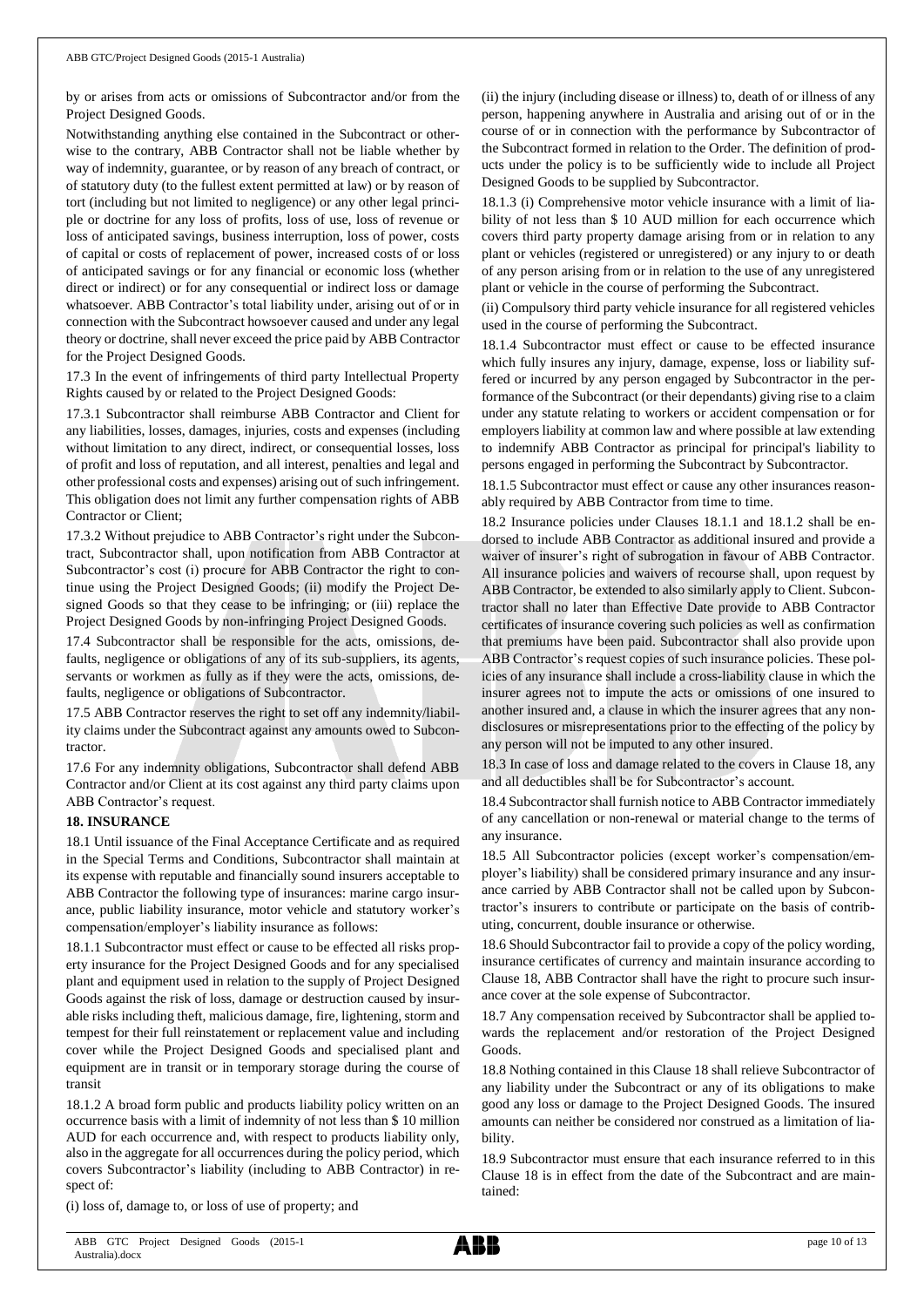(a) in the case of the insurance referred to at Clause 18.1.1, until the Project Designed Goods are delivered and installed (if required) in the case of the Project Designed Goods, and until the expiration or termination of the Subcontract in the case of the specialised plant and equipment;

(b) in the case of the insurances referred to at Clauses 18.1.2, 18.1.3, and 18.1.4 until the expiry or earlier termination of the Subcontract; and

(c) in the case of any insurance required by ABB Contractor under Clause 18.1.5, until the date notified by ABB Contractor.

#### **19. TERMINATION**

19.1 Without prejudice to any other rights or remedies to which ABB Contractor may be entitled, ABB Contractor may terminate the Subcontract in the event that:

19.1.1 Subcontractor commits a breach of its obligations under the Subcontract, and fails to remedy that breach within ten (10) calendar days (unless otherwise stated under the Subcontract) of receiving written notice from ABB Contractor requiring its remedy; or

19.1.2 subject to Clause 7.3, the maximum amount of liquidated damages payable by Subcontractor is reached, or, subject to Clause 7.5, it is clear from the circumstances that a delay will occur in Delivery which would entitle ABB Contractor to maximum liquidated damages; or

19.1.3 Subcontractor fails to provide, in response to demand by ABB Contractor, adequate assurance of Subcontractor's future performance, whereby ABB Contractor shall be the sole judge of the adequacy of said assurance; or

19.1.4 there is any adverse change in the position, financial or otherwise, of Subcontractor, whereby and without limitation:

a) Subcontractor becomes insolvent; or

b) an order is made for the winding up of Subcontractor; or

c) documents are filed with a court of competent jurisdiction for the appointment of an administrator of Subcontractor; or

d) Subcontractor makes any arrangement or composition with its creditors, or makes an application to a court of competent jurisdiction for the protection of its creditors in any way; or

19.1.5 Subcontractor ceases, or threatens to cease, performing a substantial portion of its business, whether voluntarily or involuntarily, that has or will have an adverse effect on Subcontractor's ability to perform its obligations under the Subcontract; or

19.1.6 any representation or warranty made by Subcontractor in the Subcontract is not true, or inaccurate and if such lack of truth or accuracy would reasonably be expected to result in an adverse impact on ABB Contractor, unless cured within ten (10) calendar days after the date of written notice of such lack; or

19.1.7 there is a change of control of Subcontractor.

19.2 Upon termination according to Clause 19.1, ABB Contractor shall be entitled to reclaim all sums which ABB Contractor has paid to Subcontractor under the Subcontract and to claim compensation for any costs, losses or damages incurred whatsoever in connection with such termination. Subcontractor shall at its own expense promptly remove from the Site all portions of the Project Designed Goods which are defective or otherwise not conforming with the Subcontract and which have not been corrected, unless removal is waived by ABB Contractor.

19.3 If Subcontractor does not proceed with the removal of defective or non-conforming Project Designed Goods or the respective parts immediately upon written notice from ABB Contractor, ABB Contractor may (or may instruct a third party to) remove them and store them at the expense of Subcontractor. If Subcontractor does not pay the cost of such removal and storage within ten (10) calendar days thereafter, ABB Contractor may upon ten (10) additional calendar days' written notice sell such items at auction or at private sale and shall account for the net proceeds thereof, after deducting all the costs of such sale and other costs that should have been borne by Subcontractor. If such proceeds

of sale do not cover all costs of sale and other costs which Subcontractor should have borne, the difference shall be charged to Subcontractor. If payments then or thereafter due to Subcontractor are not sufficient to cover such amount, Subcontractor shall pay the difference to ABB **Contractor** 

19.4 Upon termination according to Clause 19.1, ABB Contractor may complete the Subcontract or employ other suppliers to complete the Subcontract. Any such work shall be performed at Subcontractor's risk and expense. ABB Contractor shall have the right to take possession at Subcontractor's premises and/or at Site of any uncompleted part of the Project Designed Goods and use all Subcontractor Documentation, Subcontractor's equipment and other property provided (or to be provided) or used by Subcontractor and use it as ABB Contractor deems fit in order to complete the Project Designed Goods. If the cost to ABB Contractor for so completing the Project Designed Goods shall exceed the amount which would have been due to Subcontractor had the Project Designed Goods been completed by Subcontractor, Subcontractor shall pay the amount of such excess to ABB Contractor or it will be deducted from any money due or money that will become due to Subcontractor or from any of Subcontractor's guarantees.

19.5 ABB Contractor has the right to terminate the Subcontract or parts of the Subcontract without cause at any time with immediate effect at its sole discretion by written notice to Subcontractor. Upon receipt of such notice Subcontractor shall stop all progress of the Project Designed Goods and performance of the Subcontract unless otherwise directed by ABB Contractor. ABB Contractor shall pay Subcontractor for the Project Designed Goods completed and for the materials purchased for execution of the Project Designed Goods before termination and for which ABB Contractor is legally bound to accept Delivery, and which cannot be used by Subcontractor for any other purposes (such materials will become property of ABB Contractor upon payment by ABB Contractor), and other verified, proven and direct additional expenses for discontinuing the Subcontract. However, in no event shall the total amount to be paid by ABB Contractor to Subcontractor exceed the amount of accumulated costs as stated in the Special Terms and Conditions, or in the absence thereof, the amount due and payable by ABB Contractor at the time of termination according to the Subcontract. Subcontractor shall have no further claim for compensation due to such termination. Claims for compensation of loss of anticipated profits are excluded.

19.6 In case the Main Contract is terminated for reasons other than Subcontractor's performance and if ABB Contractor, as a result thereof, terminates the Subcontract, compensation to be paid to Subcontractor shall correspond to the compensation paid by Client to ABB Contractor for the respective part of the Subcontract.

19.7 On termination of the Subcontract, Subcontractor shall immediately deliver to ABB Contractor all copies of information or data provided by ABB Contractor to Subcontractor for the purposes of the Subcontract. Subcontractor shall certify to ABB Contractor that Subcontractor has not retained any copies of such information or data.

19.8 On termination of the Subcontract, Subcontractor shall immediately deliver to ABB Contractor all specifications, programs and other information, data, and Subcontractor Documentation regarding the Project Designed Goods which exist in any form whatsoever at the date of such termination, whether or not then complete.

19.9 Termination of the Subcontract, however arising, shall not affect or prejudice the accrued rights of the Parties as at termination, or the continuation of any provision expressly stated to survive, or implicitly surviving, termination.

#### **20. COMPLIANCE, INTEGRITY**

20.1 Subcontractor shall provide the Project Designed Goods in compliance with all relevant legislation, laws, rules, regulations, and codes of practice, guidance and other requirements of any relevant government or governmental agency. To the extent that such regulations are advisory rather than mandatory, the standard of compliance to be

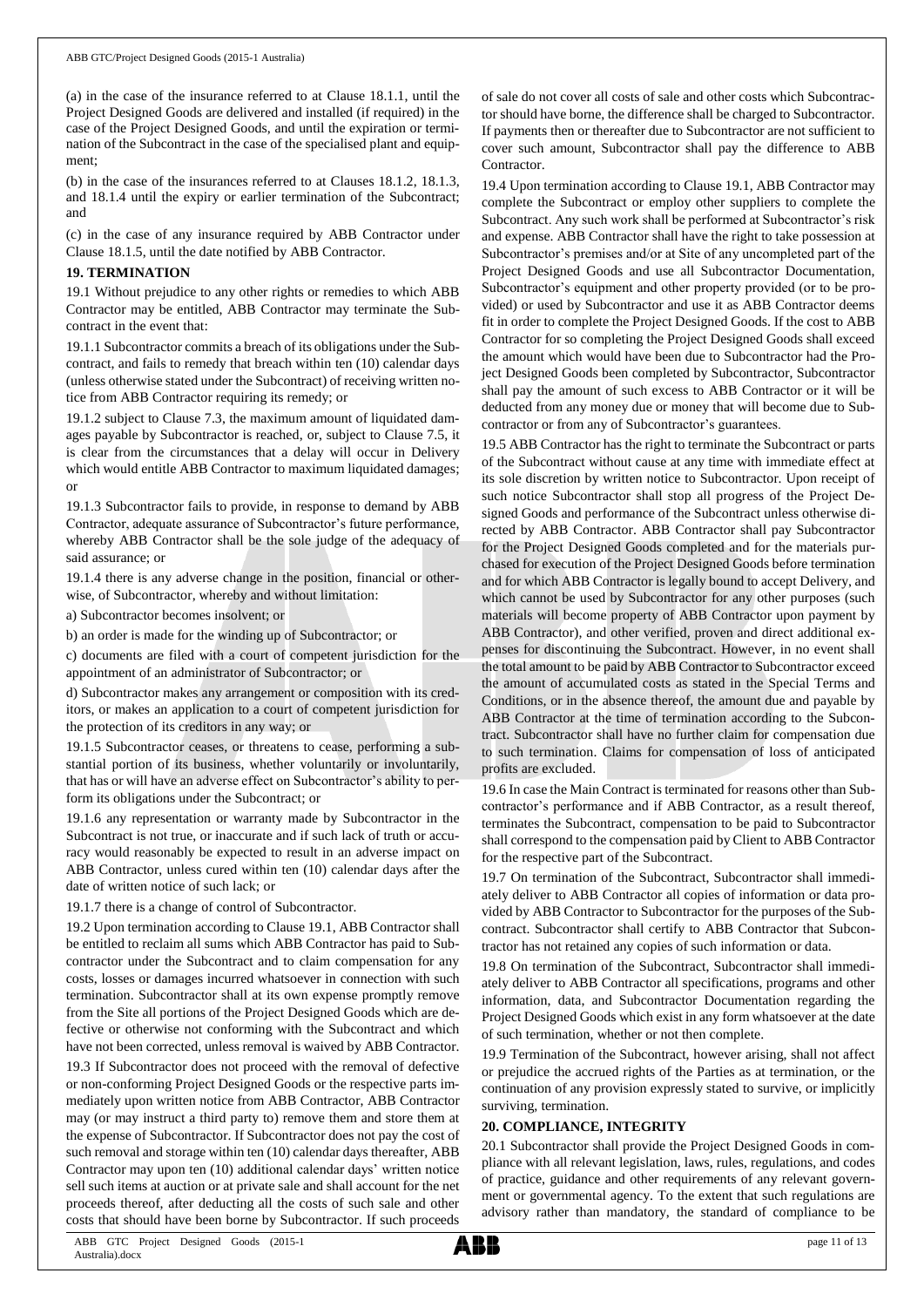achieved by Subcontractor shall be in compliance with the generally accepted best practice of the relevant industry.

20.2 Subcontractor must comply with the ABB Lists of Prohibited and Restricted Substances and with the reporting and other requirements regarding Conflict Minerals made available under **[www.abb.com](http://www.abb.com/) – Supplying – Material Compliance** or otherwise and shall provide ABB Contractor with respective documents, certificates and statements if requested. Any statement made by Subcontractor to ABB Contractor (whether directly or indirectly, e. g. where applicable via the ABB Supplier Registration and Pre-Qualification System) with regard to materials used for or in connection with the Project Designed Goods will be deemed to be a representation under the Subcontract.

20.3 Subcontractor represents and warrants that it is knowledgeable with, and is and will remain in full compliance with all applicable trade and customs laws, regulations, instructions, and policies, including, but not limited to, securing all necessary clearance requirements, proofs of origin, export and import licenses and exemptions from, and making all proper filings with appropriate governmental bodies and/or disclosures relating to the provision of services, the release or transfer of goods, hardware, software and technology to non U.S. nationals in the U.S., or outside the U.S., the release or transfer of technology and software having U.S. content or derived from U.S. origin software or technology.

20.4 No material or equipment included in or used for the Project Designed Goods shall originate from any company or country listed in any relevant embargo issued by the authority in the country where the Project Designed Goods shall be used or an authority otherwise having influence over the equipment and material forming part of the Project Designed Goods. If any of the Project Designed Goods are or will be subject to export restrictions, it is Subcontractor's responsibility to promptly inform ABB Contractor in writing of the particulars of such restrictions.

20.5 Both Parties warrant that each will not, directly or indirectly, and that each has no knowledge that the other Party or any third parties will, directly or indirectly, make any payment, gift or other commitment to its customers, to government officials or to agents, directors and employees of each Party, or any other party in a manner contrary to applicable laws (including but not limited to the U. S. Foreign Corrupt Practices Act and, where applicable, legislation enacted by member states and signatories implementing the OECD Convention Combating Bribery of Foreign Officials), and shall comply with all relevant laws, regulations, ordinances and rules regarding bribery and corruption. Nothing in the Subcontract shall render either Party or any of its Affiliates liable to reimburse the other for any such consideration given or promised.

20.6 Subcontractor herewith acknowledges and confirms that Subcontractor has received a copy of ABB's Code of Conduct and ABB's Supplier Code of Conduct or has been provided information on how to access both ABB Codes of Conduct online under **[www.abb.com/Integ](http://www.abb.com/Integrity)[rity](http://www.abb.com/Integrity)**. Subcontractor is obliged and agrees to perform its contractual obligations in accordance with both ABB Codes of Conduct, including but without limitation to all employment, health, safety and environmental requirements specified therein.

20.7 ABB has established the following reporting channels where Subcontractor and its employees may report suspected violations of applicable laws, policies or standards of conduct: Web portal: **[www.abb.com/Integrity](http://www.abb.com/Integrity) – Reporting Channels**; telephone and mail address: specified on this Web portal.

20.8 Any violation of an obligation contained in this Clause 20 shall be a material breach of the Subcontract. Either Party's material breach shall entitle the other Party to terminate the Subcontract with immediate effect and without prejudice to any further right or remedies under such Subcontract or applicable law.

20.9 Notwithstanding anything to the contrary contained in the Subcontract, Subcontractor shall, without any limitations, indemnify and hold harmless ABB Contractor from and against any liabilities, claim,

proceeding, action, fine, loss, cost or damages arising out of or relating to any such violation of the above mentioned obligations and the termination of the Subcontract, or arising from export restrictions concealed by Subcontractor. With respect to export restrictions solely attributable to ABB Contractor's use of the Project Designed Goods, the now said commitment shall only apply to the extent Subcontractor has knowledge of or reasonably should have been aware of such use.

### **21. ASSIGNMENT AND SUBCONTRACTING**

21.1 Subcontractor shall neither novate nor assign, subcontract, transfer, nor encumber the Subcontract nor any parts thereof (including any monetary receivables from ABB Contractor) without prior written approval of ABB Contractor.

21.2 ABB Contractor may at any time assign, novate, encumber, subcontract or deal in any other manner with all or any of its rights or obligations under the Subcontract.

### **22. NOTICES AND COMMUNICATION**

Any notice shall (unless otherwise agreed upon) be given in the language of the Subcontract by sending the same by registered mail, courier, fax or by e-mail to the address of the relevant Party as stated in the Subcontract or to such other address as such Party may have notified in writing to the other for such purposes. E-mail and fax notices expressly require written confirmation issued by the receiving Party. Electronic read receipts may not under any circumstances be deemed as confirmation of notice. Electronic signatures shall not be valid, unless expressly agreed in writing by duly authorised representatives of the Parties.

## **23. WAIVERS**

Failure to enforce or exercise, at any time or for any period, any term of the applicable ABB GTC/Project Designed Goods or the Subcontract does not constitute, and shall not be construed as, a waiver of such term and shall not affect the right later to enforce such term or any other term herein contained.

#### **24. GOVERNING LAW AND DISPUTE SETTLEMENT**

24.1 The Subcontract shall be governed by and construed in accordance with the laws of the country (and/or the state, as applicable) of ABB Contractor's legal registration, however under exclusion of its conflict of law rules and the United Nations Convention on International Sale of Goods.

24.2 For domestic dispute resolution matters, whereby ABB Contractor and Subcontractor are registered in the same country, any dispute or difference arising out of or in connection with the Subcontract, including any question regarding its existence, validity or termination or the legal relationships established by the Subcontract, which cannot be settled amicably or by mediation, shall be submitted to the jurisdiction of the competent courts at the place of ABB Contractor's registration, unless other courts or arbitration are agreed in writing between the Parties.

24.3 For cross border dispute resolution matters, whereby ABB Contractor and Subcontractor are registered in different countries, unless agreed otherwise in writing between the Parties, any dispute or difference arising out of or in connection with the Subcontract, including any question regarding its existence, validity or termination or the legal relationships established by the Subcontract, which cannot be settled amicably or by mediation, shall be finally settled under the Rules of Arbitration of the International Chamber of Commerce by three arbitrators appointed in accordance with the said Rules. The place of arbitration shall be the location where ABB Contractor is registered, unless otherwise agreed in writing. The language of the proceedings and of the award shall be English. The decision of the arbitrators shall be final and binding upon both Parties, and neither Party shall seek recourse to an ordinary state court or any other authority to appeal for revisions of the decision.

24.4 Subcontractor shall keep such contemporary records as may be necessary to substantiate any claim. Without admitting ABB Contractor's liability, ABB Contractor may, after receiving any claim notice